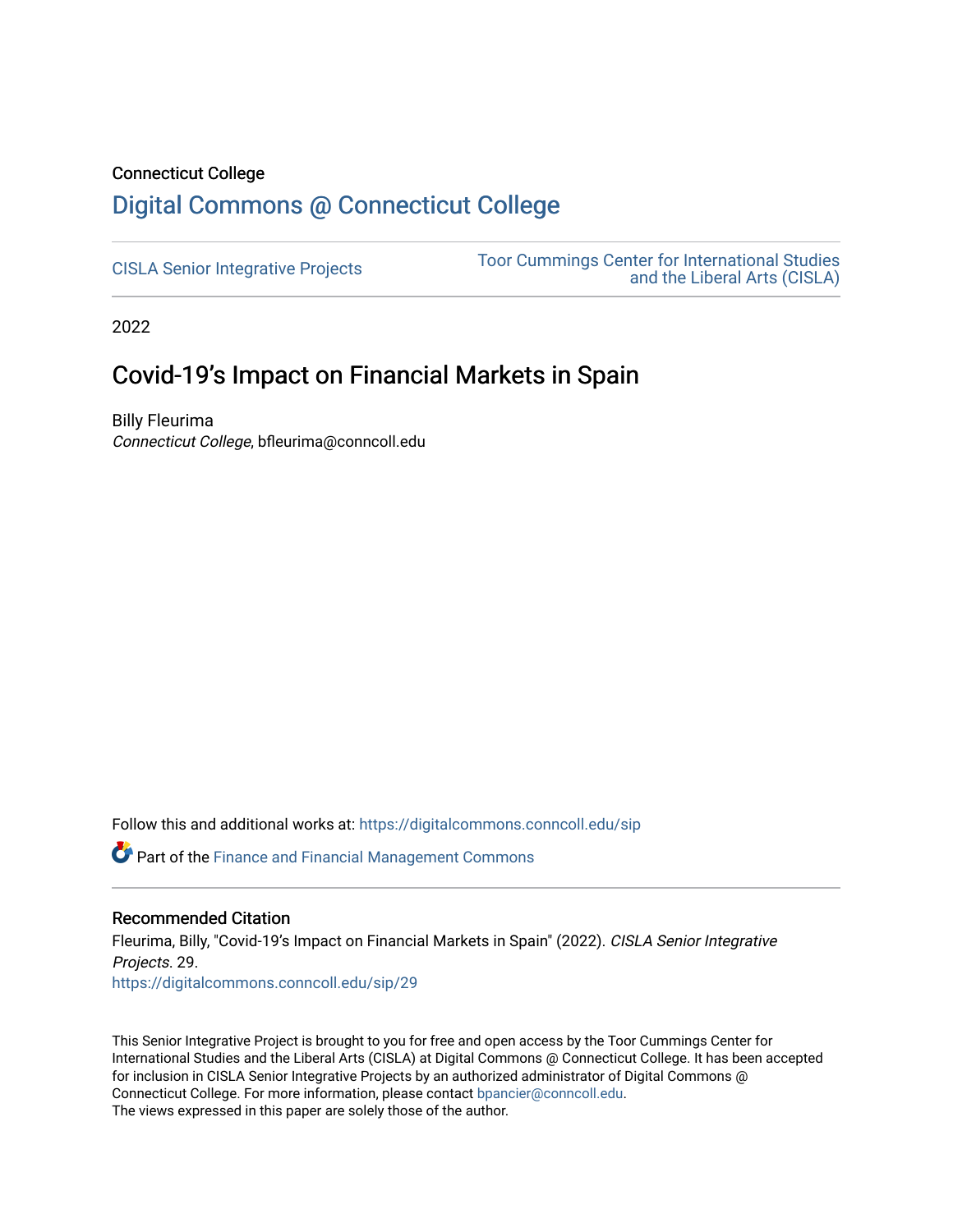**COVID 19's Impact on Financial Markets**

Billy Fleurima

Toor Cummings Center for International Studies and the Libreral Arts

Department of Entrepreneurship: Connecticut College Senior Integrative Project

ENT 391: Independent Study

Professor Noel Garrett

December 20<sup>th</sup>, 2021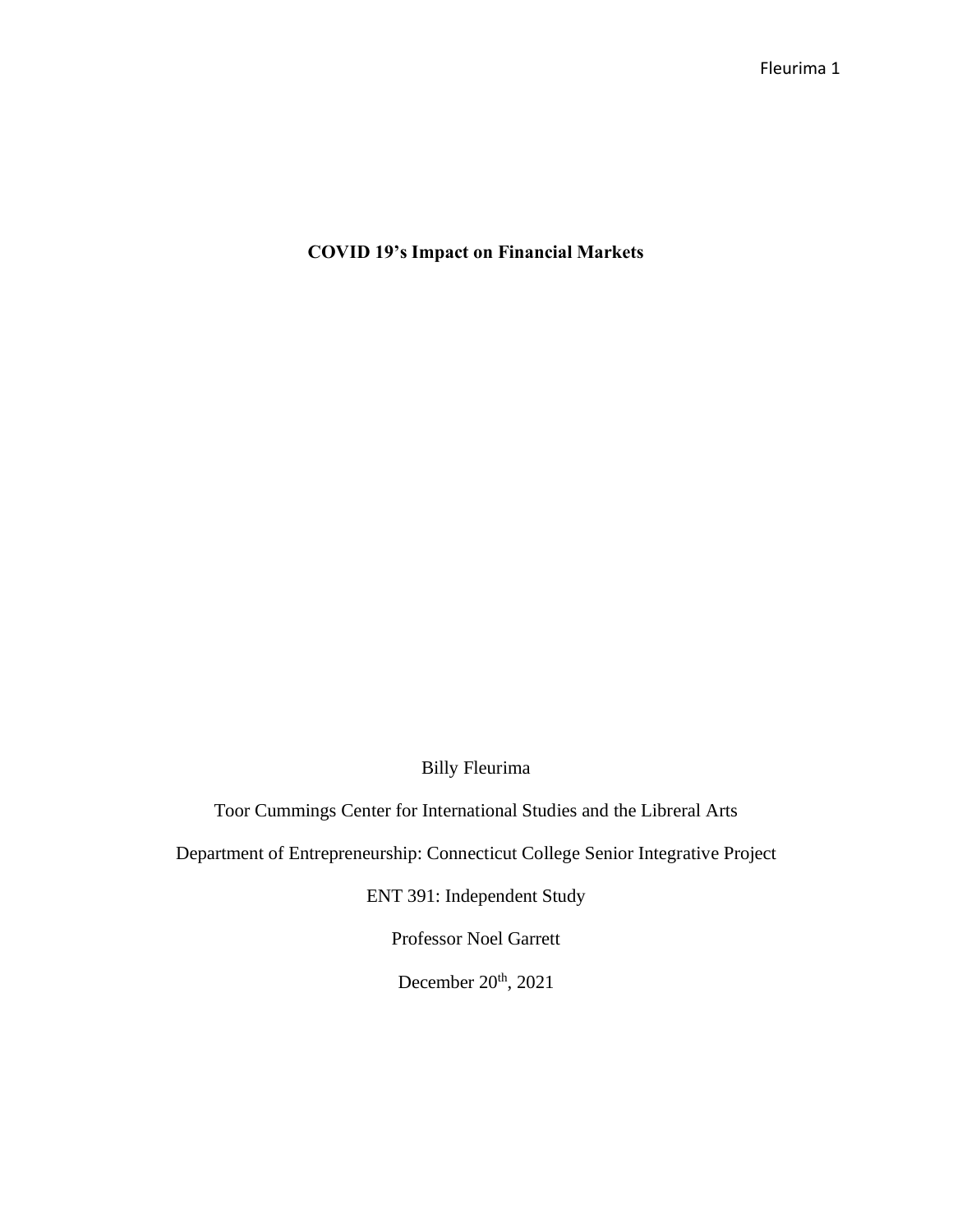# Acknowledgments

I want to thank my Senior Integrated Project advisor Noel Garrett for helping me throughout this journey. For the past few years, Noel has been an integral contributor to my success here at school. I thank him for meeting with me and spending hundreds of hours helping me navigate school, this project, and life. Additionally, I would like the most amazing librarian Andrew Lopez for sitting with me back in March of 2020 to outline this project. Andrew kindly assisted me all semester long by guiding me towards scholarly sources to consider while I conducted my research. I would also like to thank CISLA for an amazing three-year journey. Though the class of 2021 and my class did not get to the live out the traditional CISLA experience, CISLA made tremendous efforts to excel our learning. Furthermore, CISLA created an extensive course filled with a detailed schedule, which really held us all accountable to complete our projects and tasks. I truly appreciate this amazing program. Lastly, I would like to thank my mother, my brothers, and my friends for their continued support. I truly could not have done any of this without them.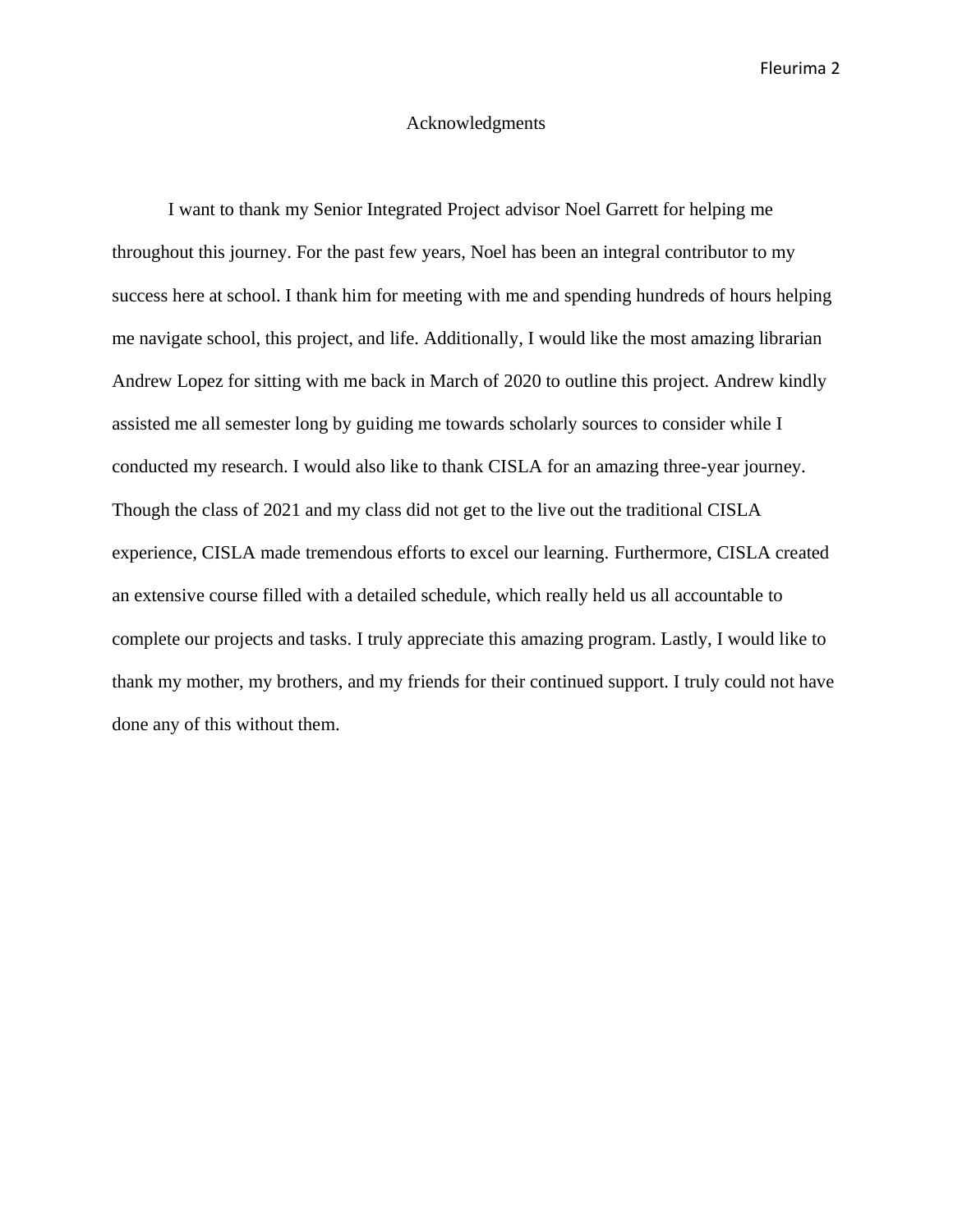# **Table of Contents**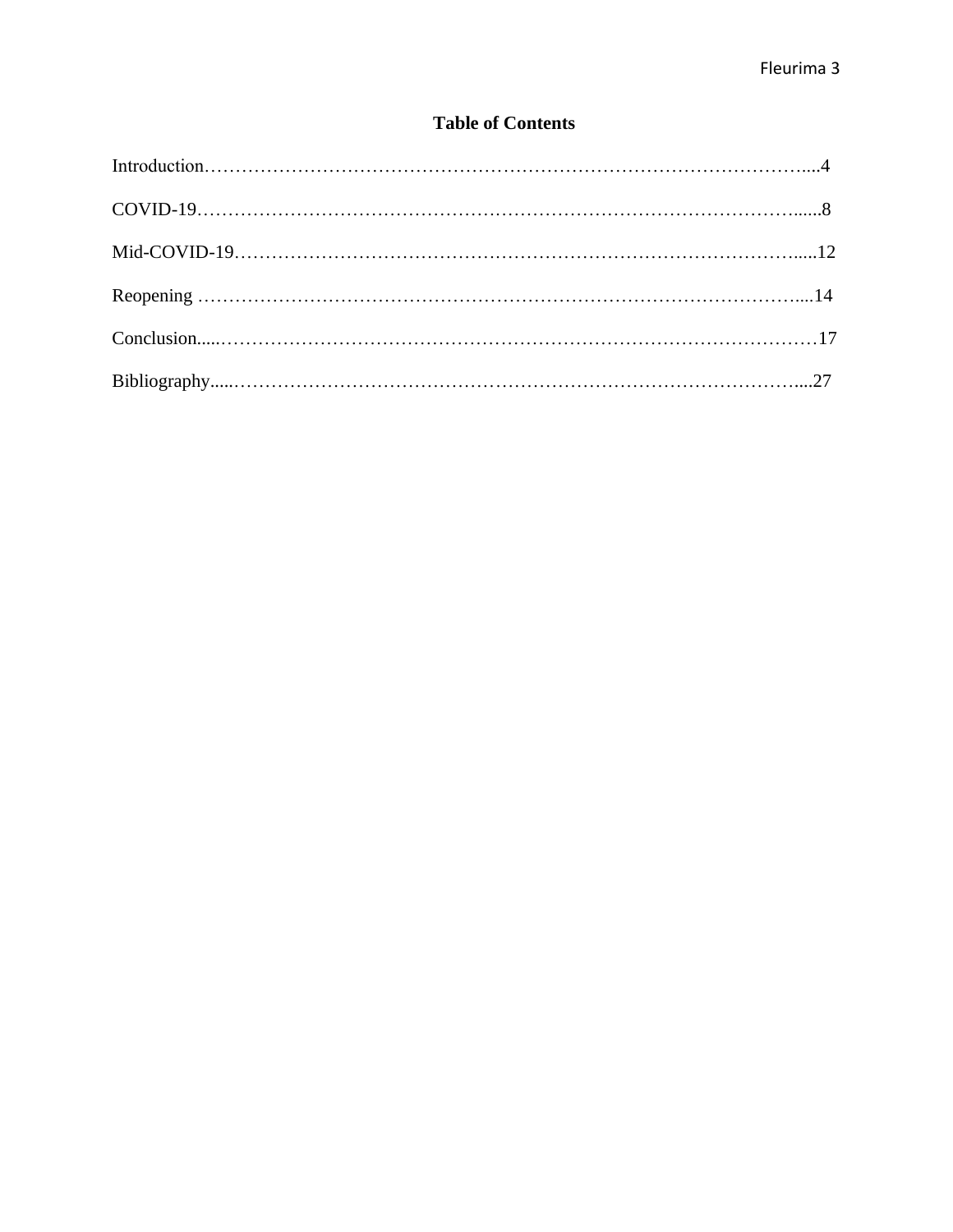## **Introduction**

What is the role of a marketplace? Who exactly benefits from it? Why do people care about the stock market and is a nation's stock market an accurate representation of their economic status? Fundamentally, it boils down to money. Investors with money want to create opportunities to expand their resources. On the opposite side, borrowers — people lacking capital—have opportunities that can allow them to grow. This relationship creates a market for investment banks to act as middlemen, allowing lenders and borrowers to help each other reach their goals. The government encourages this transaction because they hope these opportunities lead to jobs for civilians. Civilians acquire jobs and start making money, paying taxing, and leading successful lives bolstering the Gross Domestic Product, GDP, of its country. This market, the Financial Markets, historically contains three major asset classes: equities, fixed income, or cash equivalent instruments. In this paper, I will examine the relationship of this market, prior to the onset of the 2019 coronavirus, its impact during the global crisis, and its concurrent affects around the world but specifically in Spain.

The first major asset class and the most known are equities. For instance, borrowers make a company with a profound life changing idea. This idea grows exponentially when an investor puts capital towards the business in exchange for ownership. This ownership is defined as shareholders' equity or equity. Businesses that amass great success might decide to take their business public, through a process called, initial public offering, or IPO. The first round of financing is known as the primary market, where investors are seizing their investment opportunity before the public can participate. Next, comes the secondary market, where the underlying equity securities are bought and sold to public markets. These equity securities are sold in a marketplace called the stock market. The stock market is where retail investors,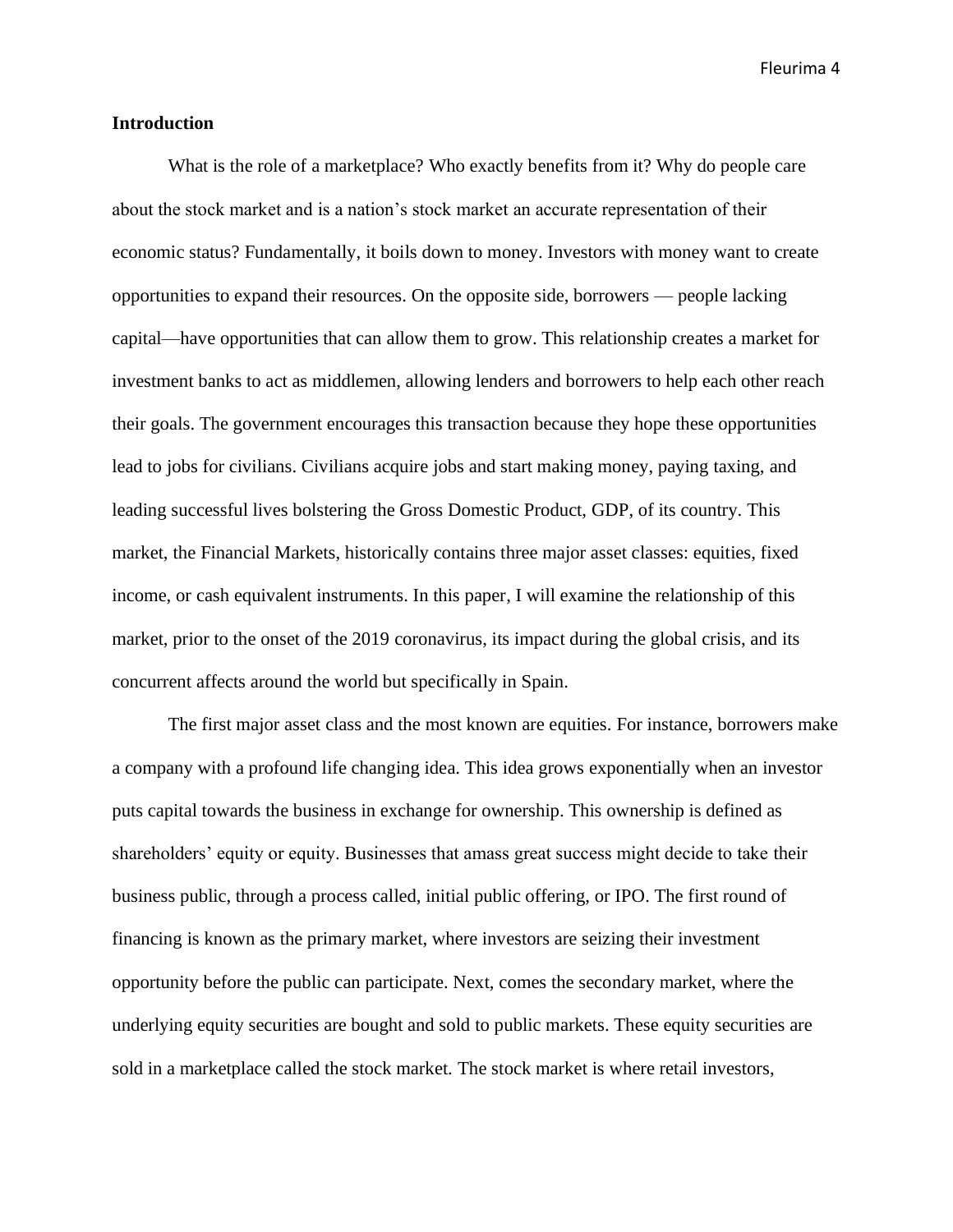ordinary investors can buy individuals ownerships of companies they would like to invest in. Contemporary retail investors have recently used Robinhood — a commission-free investing platform— to execute their orders and manage their respective portfolios.

For more than two centuries' people have traded on stock markets. People buy and resell shares of different companies in the hopes to make some money. Investors who want to own a broader macro theme tend to buy, Exchanged Traded Funds, ETFs, which tracks these sectors directly through a collections of equities securities. These transactions are regulated by governing agencies to protect investors and are monitored via monetary policies by central banks. Central banks regulate the money supply and interests' rate to help prevent catastrophes.

The second major asset classes involve fixed income. Fixed income, or bonds, represents a loan from an investor to a borrower. Previously, a borrower had a business idea that resulted in jobs for others but lacked money to get their business running. A borrower could secure a bond which will give him or her the money necessary to start their company, while promising to repay the original capital plus interest. The bond market is significantly larger than equities. According to the Securities Industry and Financial Markets Association, SIFMA, the bond market is valued at \$46 trillion in the United States, and \$119 trillion worldwide. A key component of the bond market is to closely monitor interest rates.

Thirdly exists money market instruments. These refer to the most liquid instruments and they are debt investments. In the world of finance, short-term investments means less than a year, thus money market instruments are debt investments that mature within 365 days. This market is categorized with a higher degree of safety and a relatively lower rate of return. For instance, a commonly used instrument in this market is a Treasury bill or T-bill. T-bills are U.S government debt securities with a maturity of less than a year (Jason Fernando). Part of their attraction is its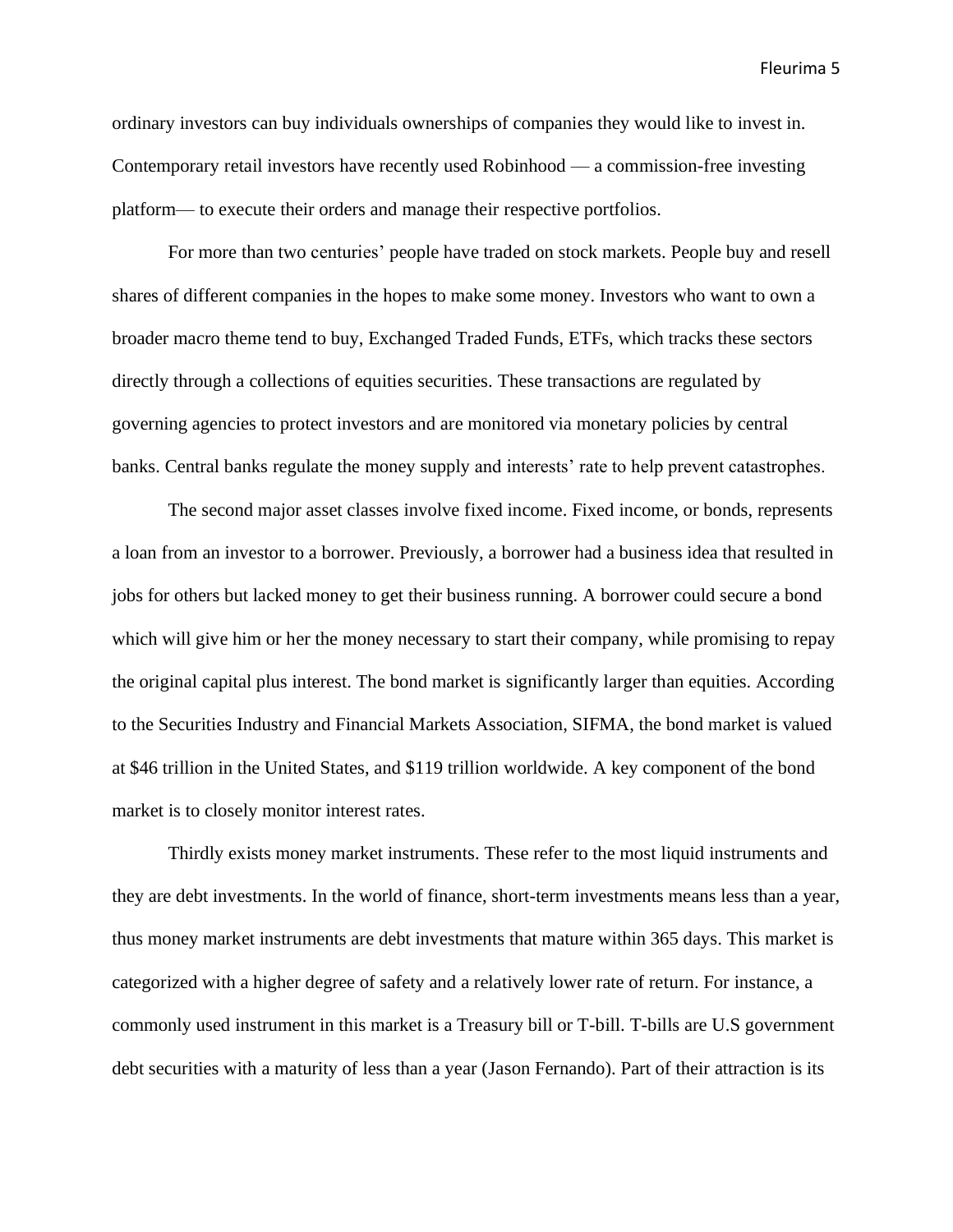simplicity. Another popular money market debt security is commercial paper. These are shortterm loans issued by corporations. Their maturities often range to no more than nine months, however, since they are slightly more risker than T-bill, they provided higher rate of return.

Countries enjoy the benefits of the equites, fixed income, money market, foreign exchange markets as it helps them expand their wealth. In fact, many of these countries developed their own exchanges to operates these services. Some of these countries' exchanges include the New York Stock Exchange, London Stock Exchange, Shanghai Stock Exchange, and Madrid Stock Exchange. In a normal day, the volume of a stock market is close to a billion. Large number of volumes ensures that countries that interact with the stock markets are investing in liquid assets.

On average, in the United States, the S&P 500, a common index benchmark comprised of the largest 500 companies, has historically returned 10% per year over the last century. This means that if you invest in the biggest American companies and continuous add more money to these investments, overtime, your returns will increase. Despite some years where markets will be negative and other years where it is exceeding expectation. Thus, for many investors, the stock market has proved to be a sanctuary, if investors seek to hold long-term, they are able to make stellar profits.

Financial markets sound like an amazing place, right? Well, like almost all good things, lie on cautionary tales that one should analyze. There exist some historical concerns investors worry about for example, over the past century, existed five crises: stock market crash of 1929, Black Monday crash in 1987, Dotcom bubble of 1999-2000, the financial crisis of 2008 and most recently the 2020 coronavirus crash. All these crises have entrenched horror into the lives of many investors worldwide. Moreover, these crises create a feeling of shared trauma, however,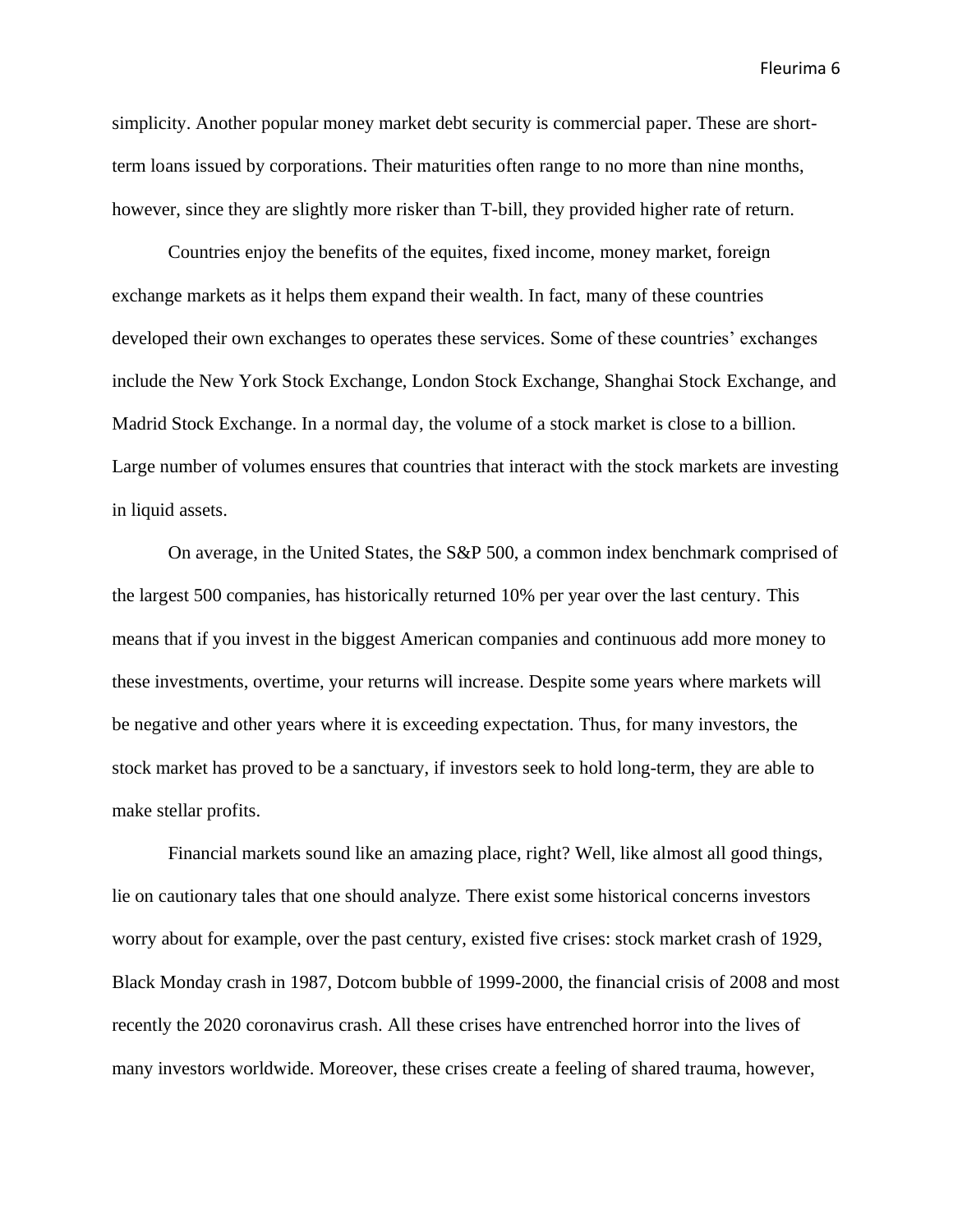over time investors tend to learn valuable lessons from these experiences and begin to grow. For me, my most vivid experience began in late Christmas of 2019 while I was at home on break.

December of 2019 in Wuhan, China, emerged a virus that will inevitably change our lives forever. In an ensuing 23-month period, millions of people worldwide died from the novel Corona Virus. Millions lost their respective jobs or changed careers, markets rallied, and interest rates decreased, housing markets soared, and inflation increased due to a dearth of manufacturing chips. Around the world, governments reacted to the constant new developments of rising hospitalization, more confirmed COVID cases, and a never-ending loss of lives. Though the virus continues to affect us all, exactly how impactful will be viewed by historians? For almost 12 years, the world seemed to have flourish from its most recent crisis.

Prior to COVID-19, the most recent global crisis, the housing crisis, occurred in 2008 where millions of individuals defaulted on their mortgage loans, causing them to lose their homes, jobs, and their money. According to George Soros', "The Crash of 2008 and What it Means," the outbreak started in August of 2007. On August  $6<sup>th</sup>$ , 2007, American Home Mortgage, "one of the largest U.S independent home loan providers," filed for bankruptcy due to being a "victim of the slump in the U.S housing market" (Soros). Consequently, the European Central Bank, ECB, provided 61 billion euros into the market, following a short-term credit market freeze created by BNP Paribas — a large French bank— suspending its investments funds equaling two billion euros. This chain of events eventually spiraled into several more and led to interesting turnouts around the globe.

The European Central Bank, prime component of the EuroSystem, supplied "47.7 billion euros into the money market," central banks in Japan and the United States followed, with smaller injections (Soros). Soros mentioned how, despite this crisis taking place in August, seeds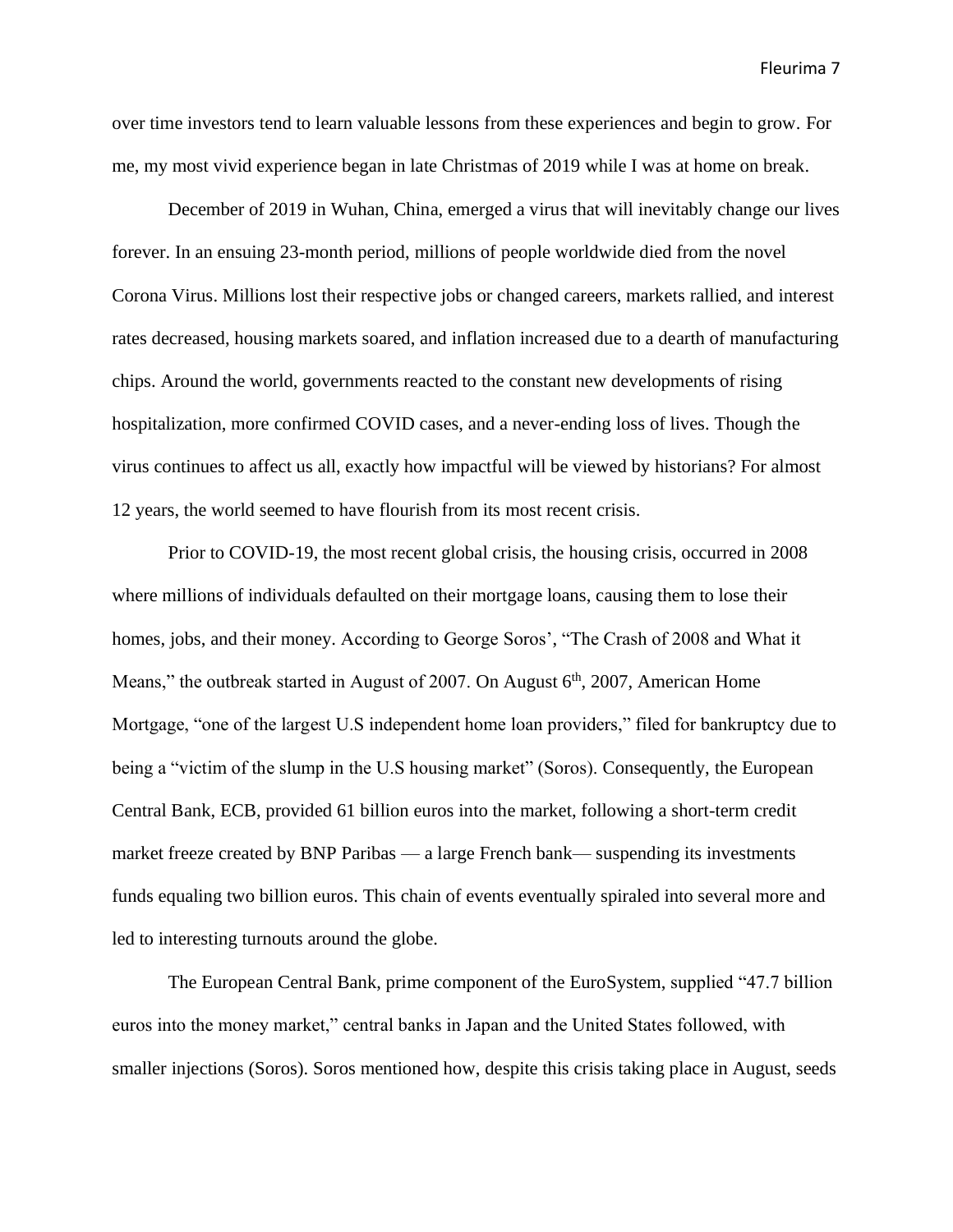first developed after the dotcom bubble and the 2001 terrorist attacks in New York. According to Soros, in response to both events, the Federal Reserve, the fed (American's central bank), lowered the federal funds rate — the rate at which banks can lend to one another — to about 1 percent. The Fed kept it "there until June 2004," which allowed for the housing bubble to form not only in America, but in the United Kingdom, Spain, and Australia. Ultimately, millions across the world were left ruined, and it took several years for the world to recover.

Countries learned a lot from this crisis, specifically Spain. In a recent Bruegel sponsored event, 2016, Federico Steinberg outlines the fallout of the crisis. First, in 2007 Steinberg states the strength of the Spanish's "solid banking system", when Spain entered the G-20. He proceeds to mentioned that despite the onset of the crisis occurring in Germany and the United States, it did not reach Spain until later. Steinberg further concludes that when the bailout does occur, it becomes costly for Spain, "by putting them in the problem of the Eurozone," the bailout last roughly 18 months (BruegelTV, 4:50).

#### **COVID**

Now, roughly 12 years later, we entered a new crisis, the coronavirus crash. In Mid-March of 2020, "most stock indices worldwide registered one of their worst days of trading history," which intuitively caused panic among investors (Fernando 2020; WEF 2020). That same month, the World Health Organization officially declared COVID-19 as a global pandemic crisis (WHO 2020). On March 23rd, 2020, the VIX, commonly referred as Wall Street's fear gauge, soared to \$67.13, a record since the 2008 crisis. Conversely, the fed lowered the federal funds rate to nearly 0 percent. Originally, the news struck fear, into the minds of many Americans as they dreaded the most recent crisis. Across the globe, countries like China, South Korea, Germany, Australia, and others closed and entered strict lockdowns.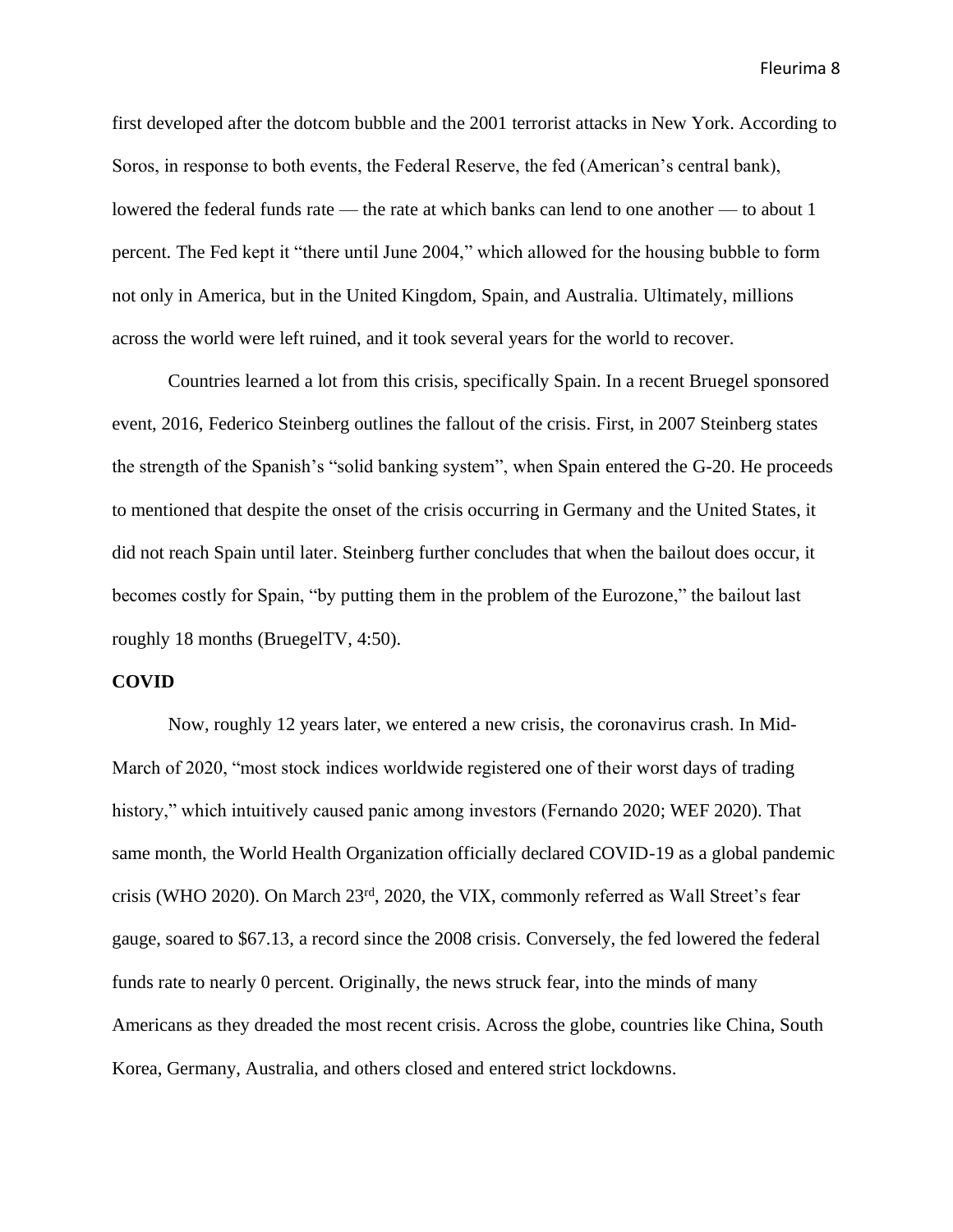When the coronavirus first struck, Italy became Europe's first epicenter by the numbers of confirmed cases and deceased people. At Connecticut College, there were students abroad living in Italy that had to returned to the United States due to the high increase in cases. Shortly thereafter, Spain became the next European epicenter. My girlfriend and I book tickets to Madrid 3 days before President Trump announced that the United States would not close the border for incoming flights. This major announcement created an intense fear in the markets. People became frighten about the uncertainty of this new virus and it reflected in both the decrease in the 10-year treasury bond yield's interest rates and the sudden increase in the VIX's volatility price.

According to the US National Library of Medicine National Institutes of Health, the first confirmed COVID-19 case in Spain occurred on January 31<sup>st</sup>, 2020 (Josefa Henríquez). A German tourist visited the island of La Gomera and within a month, there were 100 confirmed cases (Henríquez). During this time, most people did not understand what the coronavirus was nor its implications. We were all unaware of how this virus would soon change our lives forever. Spain declared a state of alarm, on March 14<sup>th</sup>, 2020, with 7,658 confirmed cases and 285 reported deaths roughly a week after Italy imposed their nationwide lockdown (Henríquez). By March 29<sup>th</sup>, the number of confirmed cases increased, and Spain imposed tighter lockdown measures. All non-essential activities were completely halted.

Prior to the shutdowns, markets were performing well, especially in the United States. Surprisingly, considering the lower fed fund rate, higher VIX, and overall concerns of markets, it ended up being an exceptional year for equities and fixed income. Many investors feared their markets would be in a down year however it turned out to be one of the best performing 12 months in recent memory. Despite even an overwhelming year: with the onset of COVID-19,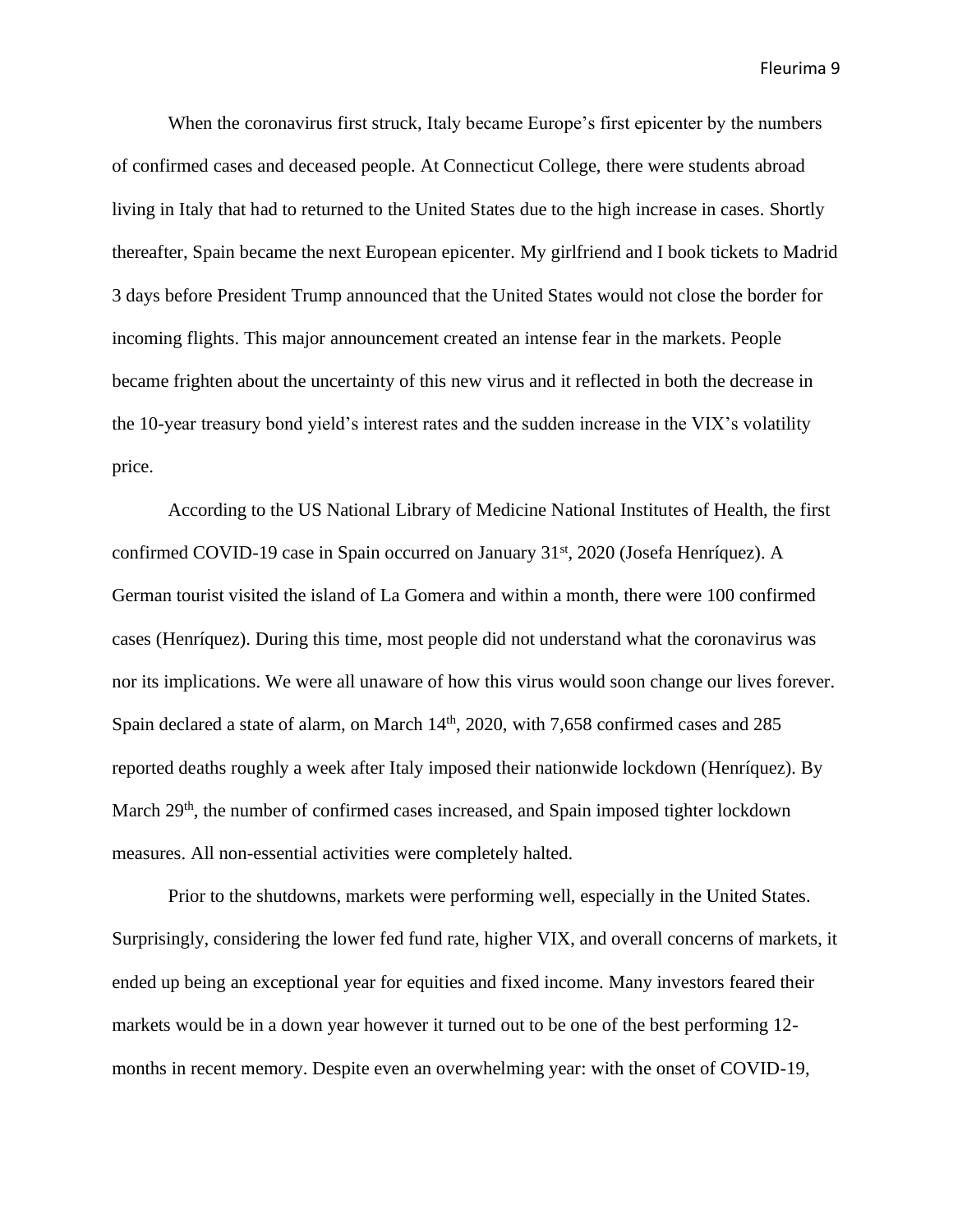George Floyd's protests, 100,000 US COVID-19 deaths, President Trump's positive COVID test, overall presidential elections, and the early 2021 capital insurrection, markets soared.

One of the major hallmarks of 2020 occurred on May  $25<sup>th</sup>$ , 2020, as George Floyd was murdered by a police officer. This tragic event ignited a series of protests around the United States. These protests, led by the Black Lives Matter movement, changed the financial industries. More firms made an initiative to make changes within their employees and sought more diversity candidates. Across Wall Street, leadership made verbal commitments to invest more in African American talent. More firms looked to start diversifying its employees. Eventually, I became one of the beneficiaries.

Another major component during the onset of the pandemic, was the uproar in confirmed cases around the world. Roughly two months after President Trump announced a lockdown of businesses, various countries implemented their own restrictions to curtail cases. On April 10<sup>th</sup>, 2020, Spain had 200,000 cases which led to lock-down measures halting economic activity. During this time, President Trump announced that non- US citizens could no longer enter the country. In response, Spain implemented various fiscal changes.

Part of the issue however with Spain implantation of these new changes was where they should allocate its funds. Since Spain was negatively impacted by the virus — having the highest number of confirmed COVID-19 cases in Western Europe— a new problem emerged after they receiving a generous portion of the European Union recovery funds: making use of this new found money, or a someone put it, "This is not a crisis of dough, it is a crisis of ideas," suggesting that changes needed to be implemented but not knowing where to park them (Belen Carreño). Up until September of 2020, Spain had slumped roughly "18.5 percent in the second quarter", which was a "contraction only exceed by Britain (Carreño)."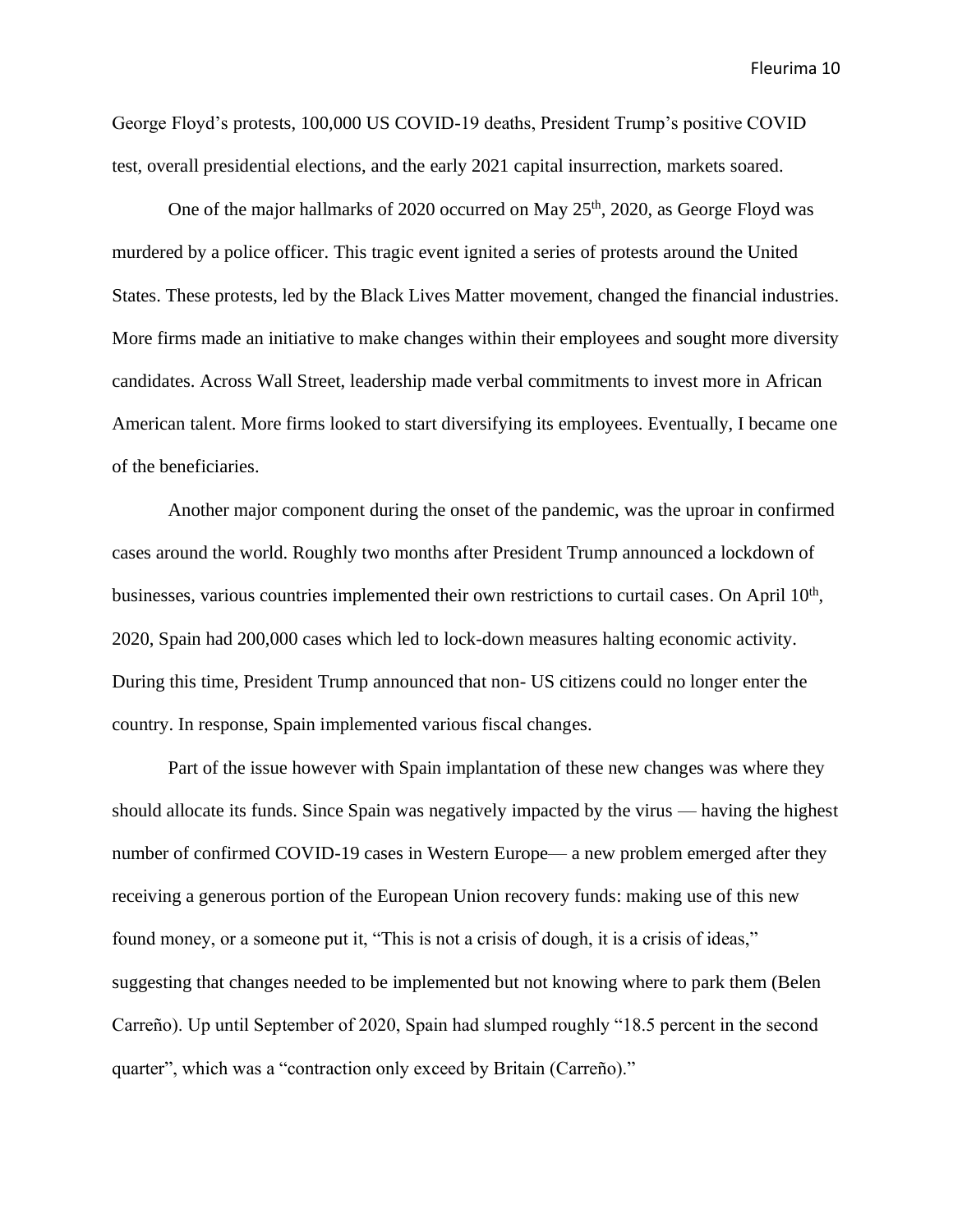The major fiscal change Spain implemented came in the form of immediate fiscal impulse, according to the Bruegel, this is defined as "additional government spending," (Bruegel). These sorts of measures, "immediately lead to deterioration of the budget balance without any direct compensation later (Bruegel)." Spain responded with  $\epsilon$ 53.8 billion in immediate fiscal impulse. Some of the larger components included  $E$ 2.9 billion to regional governments to cover extraordinary medical expenses,  $\epsilon$ 1.4 billion in a contingency fund towards covering urgent medical needs, €11 billion on tranches of the 'Fondo COVID-19'for credits towards regional governments, and €58 million in research funding (Bruegel)." These responses were copied by most European countries as many followed similar actions.

The second major response, deferrals: deferring payments, helps companies and investors temporarily improves their liquidity positions. Spain responded with  $\epsilon$ 557 million in 6-month moratorium of social security,  $\epsilon$ 11.6 million in delayed tax debt payments, and  $\epsilon$ 96 million in modified corporate income tax payments (Bruegel). Deferring these payments allow investors to maintain liquidity and essentially provides investors oxygen.

Thirdly, the final response many countries implemented were other liquidity provisions and guarantees including export guarantees liquidity assistance and credit lines through national development banks (Bruegel). One of the responses addressed the tourism sector since people no longer visited some of Spain's famous sites. Roughly €400 million, to support firms and selfemployed workers in the tourism sector. Additionally,  $\epsilon$ 1.2 billion in a guarantee program for vulnerable tenants and  $\epsilon$ 100 billion in credit guarantees programs towards companies that were re-financing (Bruegel). Spain's government provided more stability by pumping more liquidity to its sectors.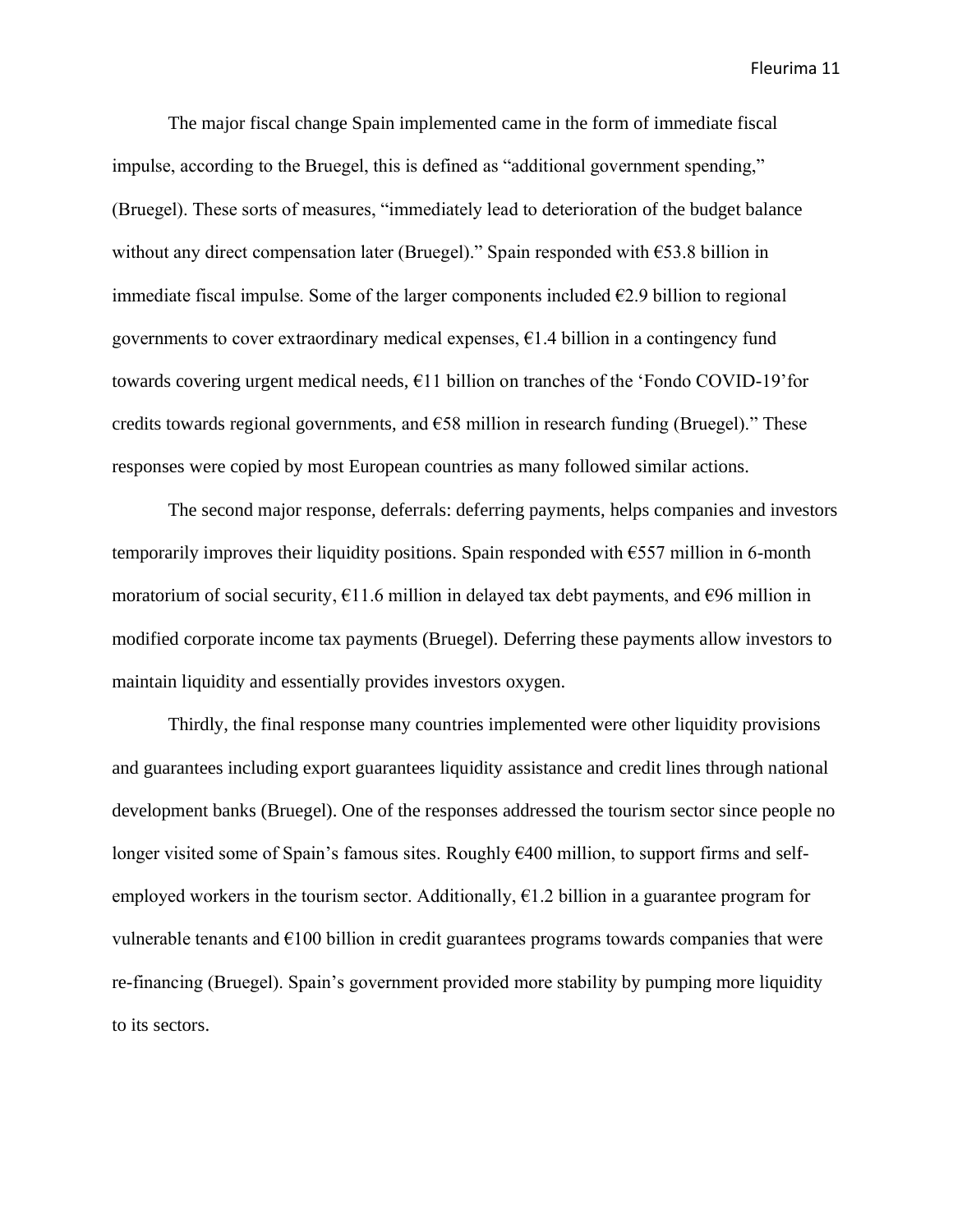These fiscal responses were also directly correlated to Spain's unemployment rate. In finance, the unemployment rate represents the percentage of the labor force that is jobless. According to TradingEconomics, Spain's unemployment rate in January 2020 was 13.78 percent and by December 2020, Spain's unemployment rate increased to 16.26 percent (TradingEconomics). Unemployment rate tends to be a great indicator of a country's ability to recover during an economic crisis. Getting more individuals to work means that they will receive more money, which in turn, means that those individuals can purchase items from businesses, thus, helps the economy. Prior to the pandemic jobs were already difficult to come by especially for Spain's youth. Moreover, the pandemic worsens this reality. One of Madrid's benchmark indices is the IBEX, or Índice Bursátil Español, and it tracks the 35 most liquid stocks traded on the Spanish exchange. On February 14<sup>th</sup>, during the first apex of the pandemic, the IBEX 35 closed at  $\epsilon$ 9,956. Within a month it plummeted to as low as  $\epsilon$ 6,443.

A few months later, the European Commission recommended EU governments spend from the recovery package towards "green energy, transport and investment in digitalization," a decision that would be decided by Spain's Prime Minister Pedro Sanchez (Carreño). Also, Brussels approved a 21-billion-euro soft loan for Spain to finance employment support schemes to alleviate pressure on the Treasury (Carreño).

#### **Mid-COVID-19**

You might have seen something on the news regarding Special Purposes Acquisitions Companies, SPACs. It refers to when a company is created "solely to raise capital with the goal of merging or acquiring an existing company" (Julie Young). In 2010, two SPACs came into market. By 2020, "247 SPACs were created with \$80 billion," and by May 2021, 295 newly formed SPACs recorded \$96 billion. Interestingly, in an environment where the consensus hinted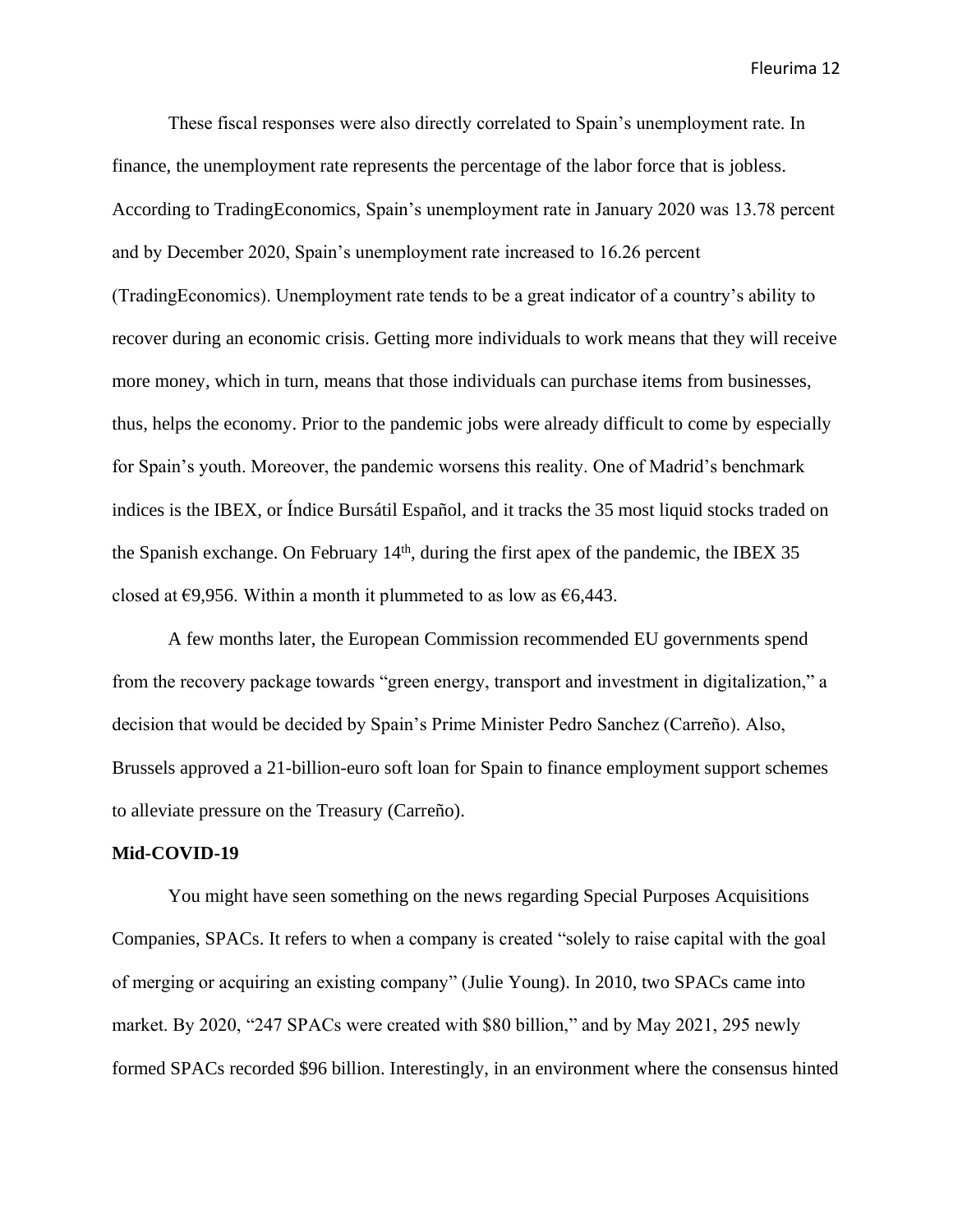that those markets would be down for a long time, led to the opposite outcome. Markets completely flourished: investors had an incredible record-breaking year.

Throughout this record-breaking year in the markets, protests, and increased worldwide coronavirus cases, President Trump gets a positive result. Now —by this point in early October of 2020— President Trump has continuously derided both COVID-19 virus and people who wore masks. President Trump got infected a month before election day. According to CNBC, historically, markets are volatile leading into elections. Following President Biden's win, European stocks closed "sharply higher" (Elliot Smith and Holly Ellyatt). Interestingly, Paul Craig, portfolio manager at Quilter Investors described Biden's victory as "first major step back to normality," since Biden hinted, he would handle the coronavirus situation differently than President Trump (Smith and Ellyatt). Previously, President Trump did not advocate for mask mandates nor did he use the same lockdown initiatives as other countries around the world did. From a personal perspective, during this time the major outcome I noticed were in his loyal fanbase. His positive test result only further entrenched Trump's supporters' views about the virus. Elsewhere, many countries around the world saw Biden's win as an opportunity for America to restore many of its fallen relationships that occurred under Trump's leadership (Nic Robertson). Many bridges were burned during Trump's reign and for some people the presence of a respectable individual in power was gone. Thus, investors felt hopeful and optimistic that things would return somewhat back to normal.

Under Trump's leadership, many of our relationships with our allies were in jeopardy. President Biden vowed, however, to be more friendly with them. One country however that he did not mentioned was China. Trump's administration had previously bashed China for their practice. Trump wanted America to exert itself as a manufacturer to limit China's growth.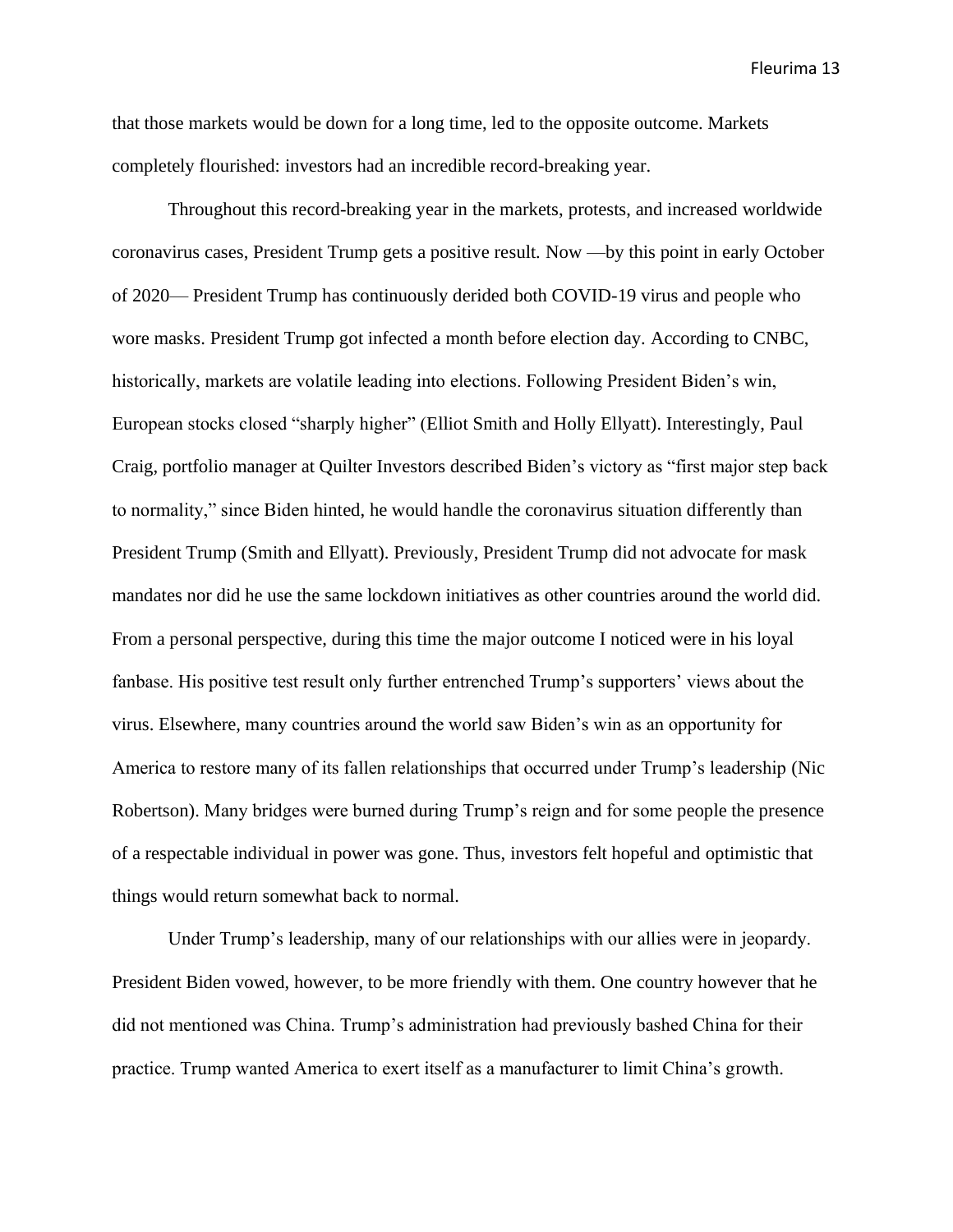Likewise, President Biden shares similar views with Trump on China and has maintain to qualify their growth.

One aspect of growth that continues to increase is Trump's core fan base. In President's Trump final month in office a riot broke out in Washington D.C. Many views this capital riot as the erosion of American democracy, however, around the world markets were unbothered. For the most part, the 10-yield interest rate remained relatively low, markets rallied, and investors kept looking forward. Moreover, cemented investors optimists towards possibly returning to normality once Biden official took over.

# **Reopening**

When Biden's turn did finally come in late January, more coronavirus cases were confirmed, and more lockdowns worldwide continued. Undoubtably, people realized that this virus was not going anyone, and investors' fears shift from the virus to two things: the unemployment rate and inflation. Additionally, a new problem emerged which originated during the pandemic: a dearth of labor and manufacturing chips. The pandemic caused governments to implement stimulus into their economies and get money in the hands of businesses and its citizens so that they can spend it back onto the economy. Unfortunately, to help millions of Americans survived, the United States government was also giving aid through its unemployment benefits. Citizens were receiving enough money at home, not working, then if they had performed labor. Thus, Americans did not feel incentivize to seek work. In an environment where residents do not want to work because they are receiving assistance from the government makes it difficult for things to get done. Thus, prices of normal goods and services slowly but surely start to rise. Workers who developed and manufacture vital items such as chips start to delay their outputs. Eventually, fewer chips' leads to yet again rises in overall prices of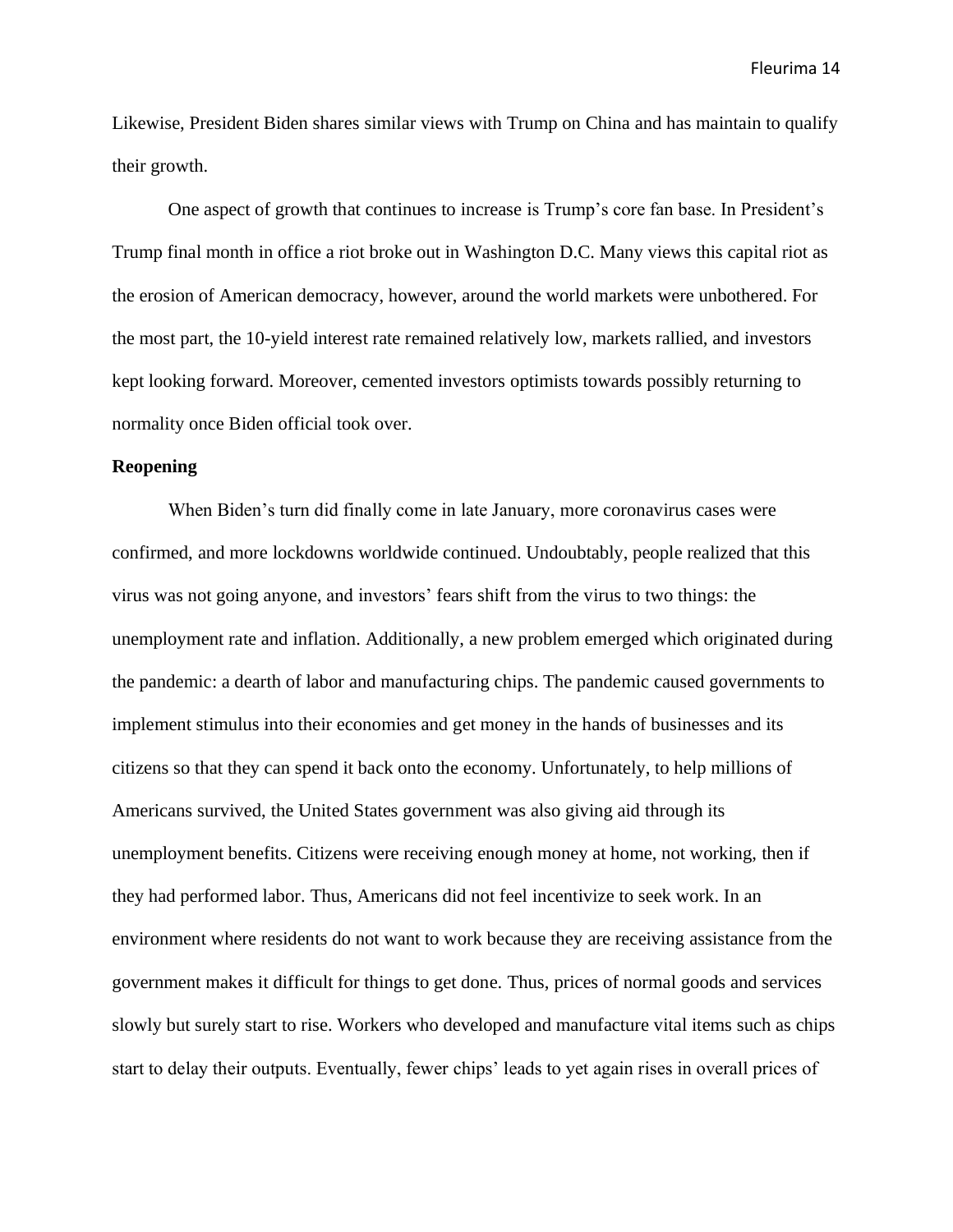items such as gaming devices, cell phones, cars, washing machines and refrigerators. Over time, an "increase of average price level in a basket of normal goods," occurs or inflation, and if not handled correctly can be detrimental to global markets (Fernando).

Meanwhile, during Biden's first few months in office, President Biden made a big announcement: his goal of reaching 70 percent of American adults to be fully vaccinated by July 4<sup>th</sup>. This news came roughly a month after both Pfizer and Moderna received emergency approval to distribute their mRNA vaccines. Countries worldwide sought to receive the new mRNA vaccine. This announcement set the tone around the world as many countries attempted to vaccinate its citizens to bolster their economies to hopefully return to normality. Normality includes no virtual contact. No zoom or virtual gatherings. Despite, the fact that banks on Wall Street flourished virtually in 2020 people missed the idea of going back to their offices to make business transactions and work on different trading ideas in person. What people did not foresee was that a virtual-hybrid model would become the world's new norm.

According to USA Facts, during March of 2021, in the United States roughly 50,000,000 million people or 15 percent of the adults were fully vaccinated (USA Facts). As American citizens, I felt thrilled about the possibility of returning to a time where COVID-19 did not exist. Originally, I planned to study abroad in Seville, Spain to learn more about the unemployment rate and the markets from a first-hand perspective. Unfortunately, that did not transpire, however, my friends and I felt joyful and optimism since we had all received our vaccination shots and for the most part there was beginning to feel like there was an end in sight. Though, I did not get to go to Spain to learn in person about their financial markets, I did get the opportunity to work at a sales and trading internship for a ten-week internship. During my time at this internship, I got to learn more about the financial products I mentioned earlier.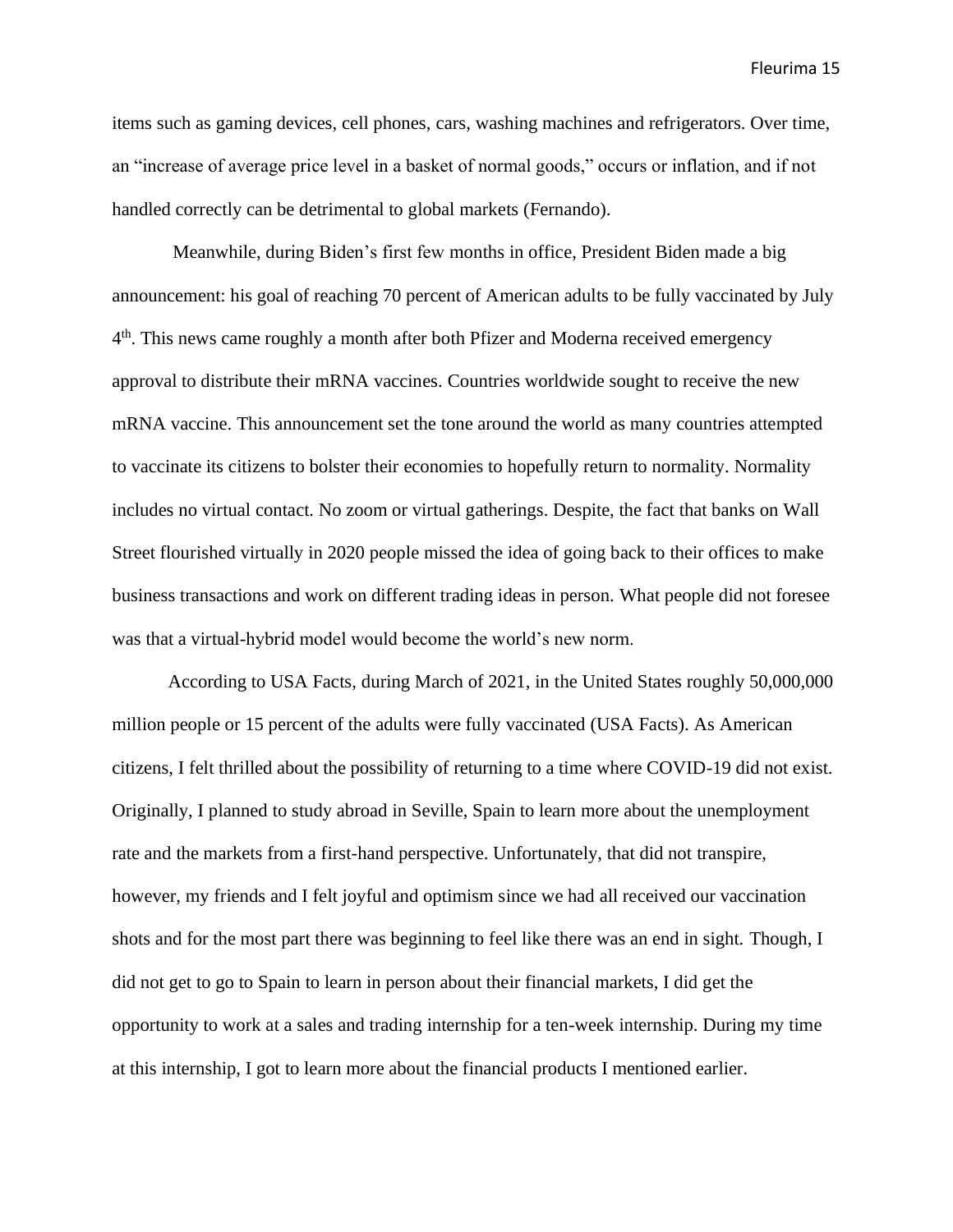Additionally, I got to see what sorts of information drove markets and how different investors viewed financial concepts. One of the many big themes prevalent all throughout the country that summer became the Fed's chairman and his navigation on inflation and the supply chain.

Across the Atlantic Ocean in Spain, inflation and the unemployment also served to be major important components as more coronavirus cases increased. According to Camilo Ulloa of BBVA, "inflation returned after nine months of falling prices," which led to overall annual decline of -.3% in 2020 (Camilo Ulloa). They placed on sudden rise of these prices due to "economic downturn, fear of infection, and specific restrictions on movement," which limit social interactions (Ulloa). Sequentially, in Spain there has also been a decline in demand for fuels and services that are linked to leisure, hospitality, transport, and tourism, meanwhile the demand for food increased. Food's price increased whilst the fuels and services' price dropped.

According to Bank of Spain Governor Pablo Hernandez, he foresees Spain's economy being hit by supply bottlenecks, continued rising inflations and more coronavirus outbreaks across Europe (Jesús Aguado and Emma Pinedo). This does not surprise me as the new infamous strain is still in its infancy. Although, we've seen multiple mutations before, there's not much certainty around Omicron. Thus, it is reasonable for investors to continue to have fears on inflation rising, continued shortages of workers, and continued supply bottlenecks. I believe Spain will be able to reflect on how it handled the previous year's variant and will execute a strategy to buoy their economy.

Currently, in December 2021, we are in the midst of, yet another variant mutation dubbed by the World Health Organization as Omicron. As of right now, in Madrid, the Omicron variant accounts for 30% of diagnosed cases (Isabel Valdés and Güell Oriol). Catalan governments are enforcing close contacts to quarantine even if they are fully vaccinated. This percentage drops to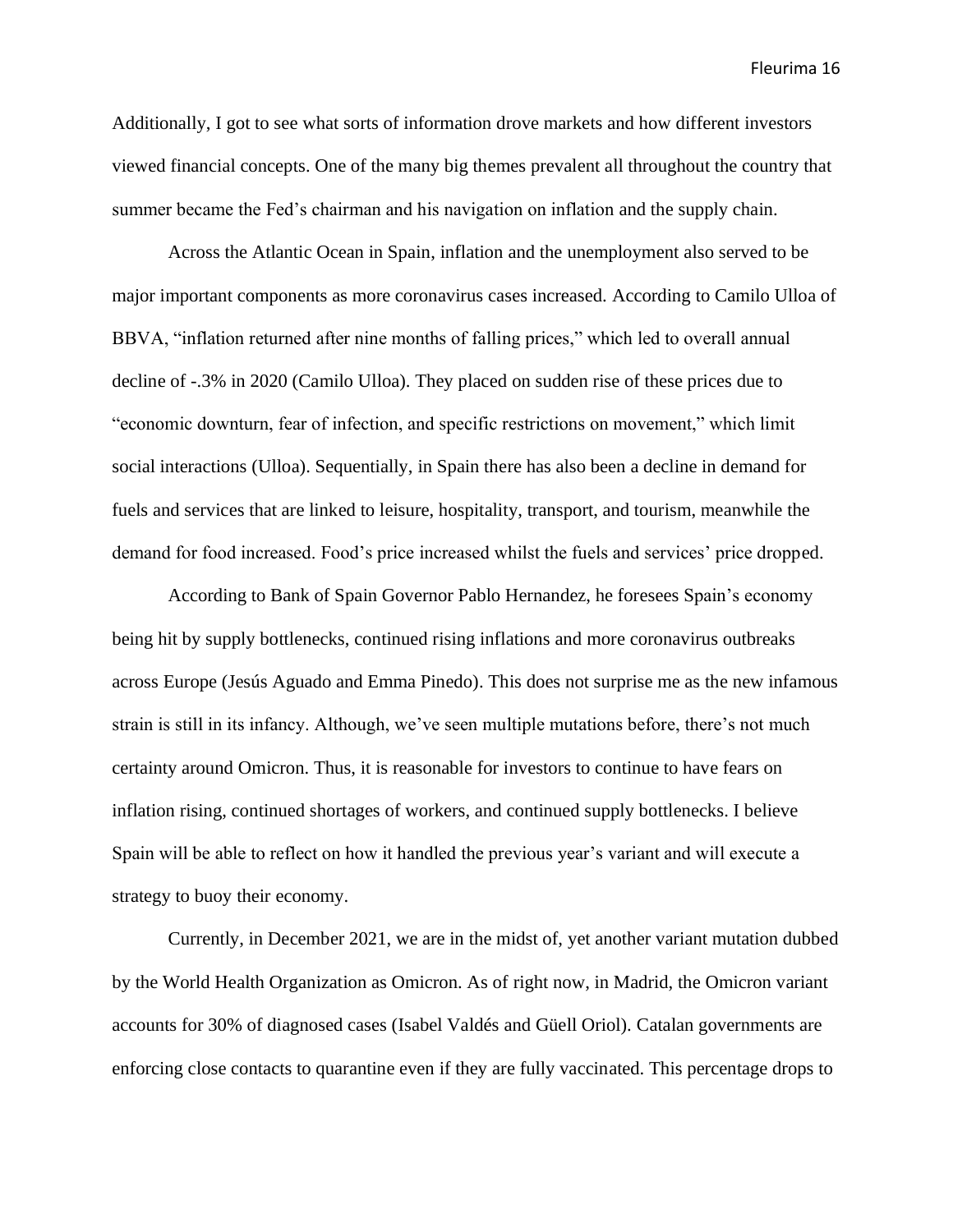between 7 and 13 percent in other healthcare centers in Andalusia (Valdés and Oriol). Moreover, Juan Carlos Galán, chief virologist at the Ramón y Cajal Hospital, said "The speed with which the omicron strain is spreading is much greater than what we detected with delta or alpha," suggesting that this new strain is far more contagious than its predecessors. Nonetheless, almost two years after the first confirmed case, we find ourselves in a similar position as before. The only difference is that although the uncertainty of these coronavirus remain, society seems to come to acceptance that it is not going anywhere. Markets are going to continue to move forward and decline. Investors have bounced back their investments will continue to flourish.

## **Conclusion**

In a 23-month period, beginning in January of 2020 until December of 2021, so much has happened. Most notably, the emergence of a global pandemic that would ultimately change the lives of everyone in the world. Prior to this pandemic, the world has generally been prospering from the most recent 2008 housing bubble crisis. US markets recovered and soared since early 2010. Unfortunately, at the very start of the coronavirus outbreak, markets crashed, interests rate plummeted, countries went on strict lockdowns and thousands of people became infected. It would have been very plausible however to assume that markets would mirror the housing bubble crisis and continue to contract, however, it ended up being an amazing year in equities led by a rise in SPACs.

Despite an epic year in the SPAC market, more countries obtain higher confirmed cases of COVID-19. Eventually, multiple variants developed which would consequentially erode markets and create more fear. Two of the biggest developments from the virus became a shortage of labor and semiconductor chips. These chips are used for everyday items and a dearth of workers led to goods and services not being provided. This combination led to a slow rise in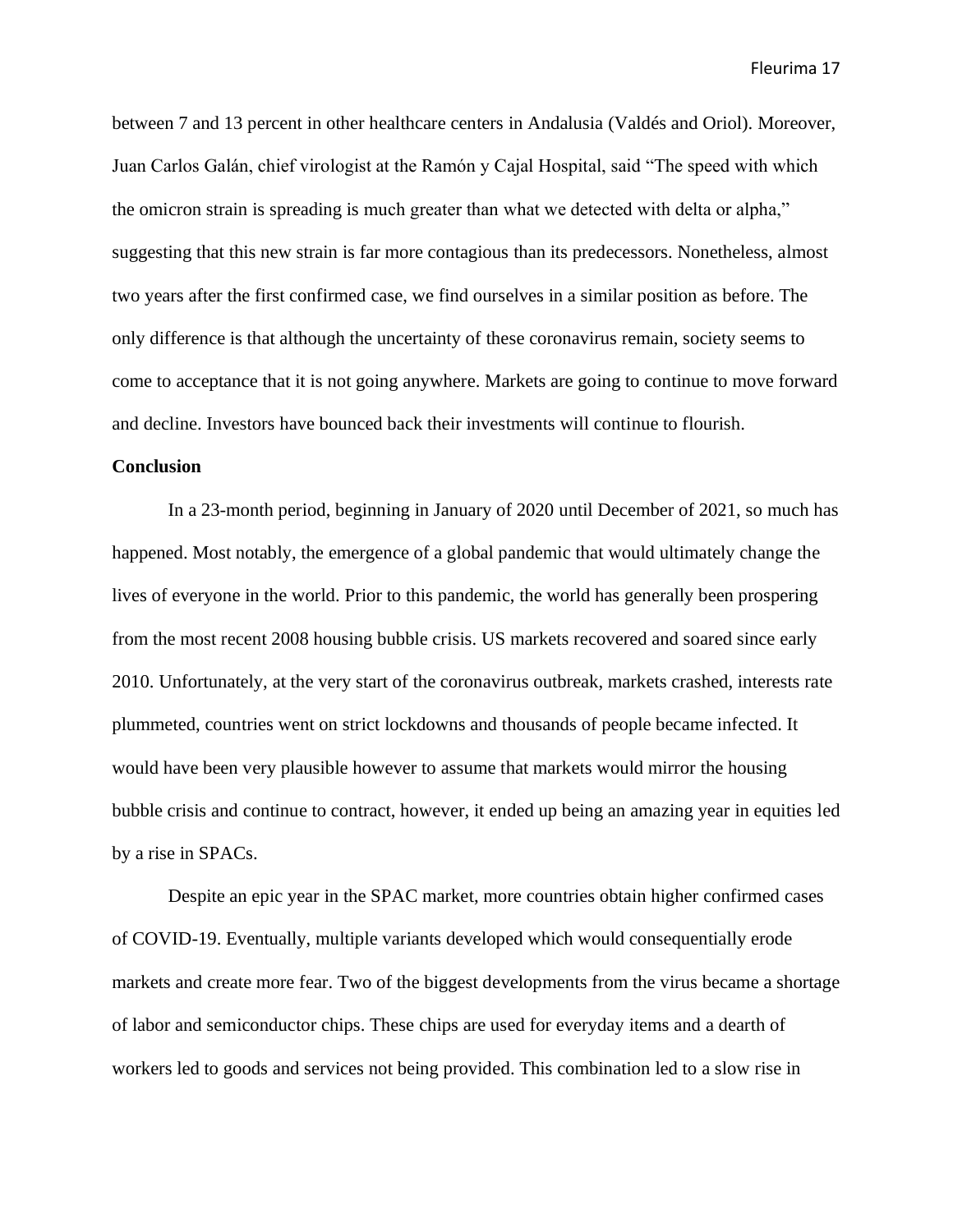inflation in many countries around the world. Throughout this stretch, Spain implemented a series of new fiscal changes to eases peoples' worries. Nonetheless, in December of 2021 exist yet another contagious mutation of the coronavirus variant called Omicron. This new strain places fears in the hearts of many investors worldwide. Investors now find themselves in similar positions to January of 2020. My prediction is that the coronavirus is likely here to stay for the foreseeable future. Intuitional investors, retail investors, and countries are going to have to buoy their earnings.

The reason I make this prediction is because humans have always found a way to bounce back. We strived for our goals, fail, get up and learn from our mistakes and move on. Reminiscing back to 2008 housing bubble, millions of people lost their job, livelihood, and their homes. Companies went bankrupt, some governments lost a lot of capital and markets contracted. With that being said a few years later many countries, people and investors around the world were able to recover. I believe the same will occur this time around. Yes, at the time of this research there is not much certainty surrounding the Omicron variant. However, I can assure you in a few months' time, there will be yet another more contagious, deadly variant, followed by another one. For the foreseeable future it is reasonable to assume that our world's current dearth of semiconductor chips will linger. But history has taught us is that humans are resourceful, gritty, determined and are resilient. Spain will continue to recovery just like other countries around the world. Some countries may take longer than others but eventually there will be a light at the end of this very dark tunnel. I like to share with you a quote, by Christine Caine which reads, "Sometimes when you're in a dark place you think you've been buried, but you've actually been planted," and I believe this to be our case. Countries around the world will recover. Spain's unemployment rate will continue to drop, and inflation will eventually decrease. Strict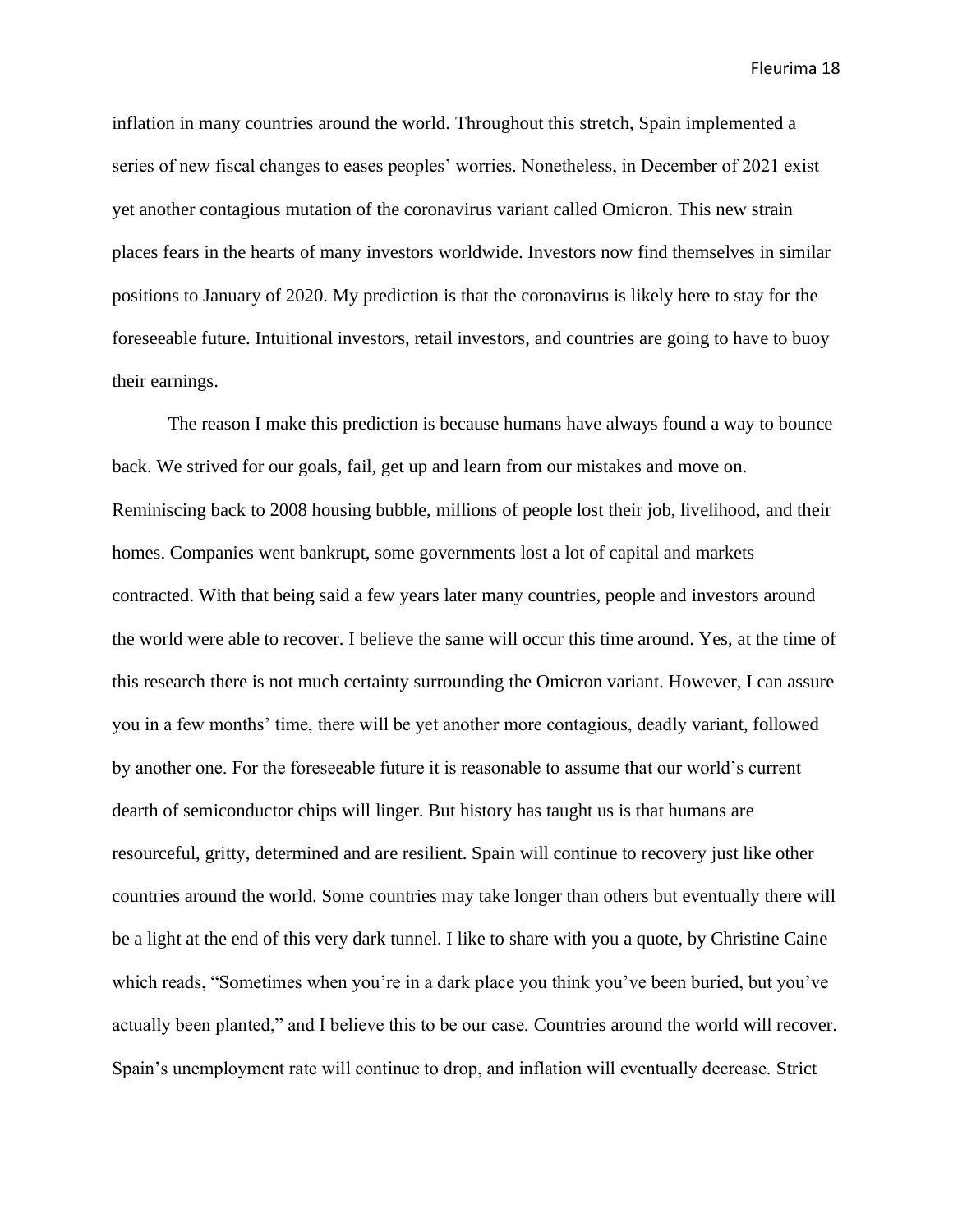lockdowns will be lifted, the workforce will come back, and society will eventually return to a stable normality.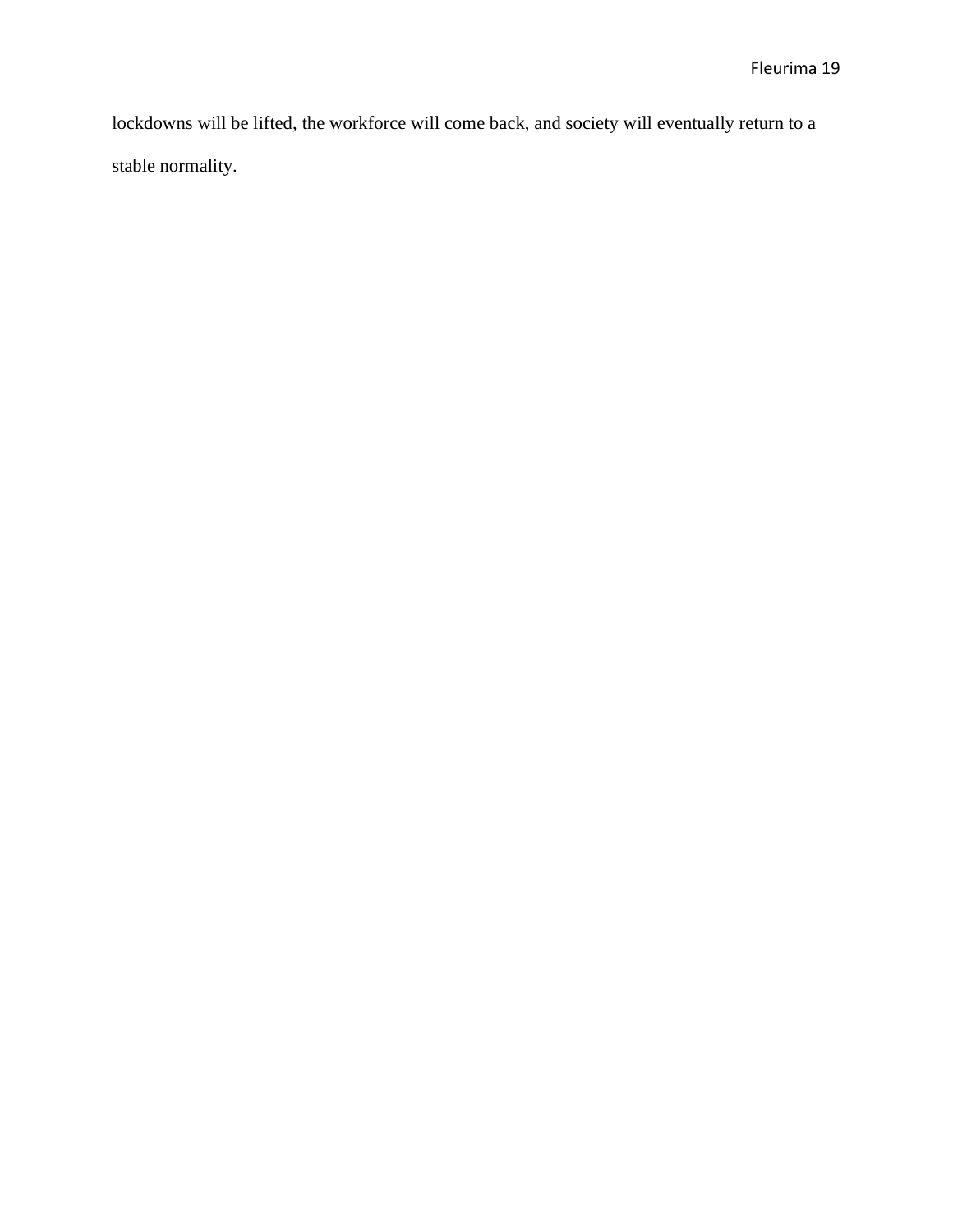### CISLA Addendum

### CISLA Questions:

- 1. How do the multiple origins and power dynamics of contemporary society impact us today?
- 2. How can one's History (personal, national, institutional) shape possibilities for the future?
- 3. How can we address the material, spiritual, and ethical challenges facing us today?

As I write this, roughly three weeks before I graduate from Connecticut College, I am reminiscing back to the spring of 2020, when 30 of my peers and I enrolled into IS 201. Life often shares its many lessons in a variety of ways. One of which that deeply humbled me came from that course. We spent two weeks discussing and understanding the intricacies of our positionalities. I grew up in the Bronx, as a first-generation Latino, living below the poverty line in a single mother household. As our professor asked us to reflect on our positionalities, I could not help but ponder if I had any privileges? Most of my life I constantly had to battle to strive upward, yet here I was struggling to come up with any sort of inherit privileges. Eventually, I did jot down some of my disguised privileges. The lesson I learned from this activity, however, ultimately changed my mindset towards life: everyone is shaped by their positionalities and everyone's unique backgrounds are the factors that lead people off to their incredible journeys.

My peers began to discuss some of their privileges. Some mentioned that simply being a male in this world was an advantage in the work environment. Men do not have to consider their work salaries being different from women. Others mentioned how simply being an American can be seen as a privilege. For instance, Americans do not have to worry about their visas when they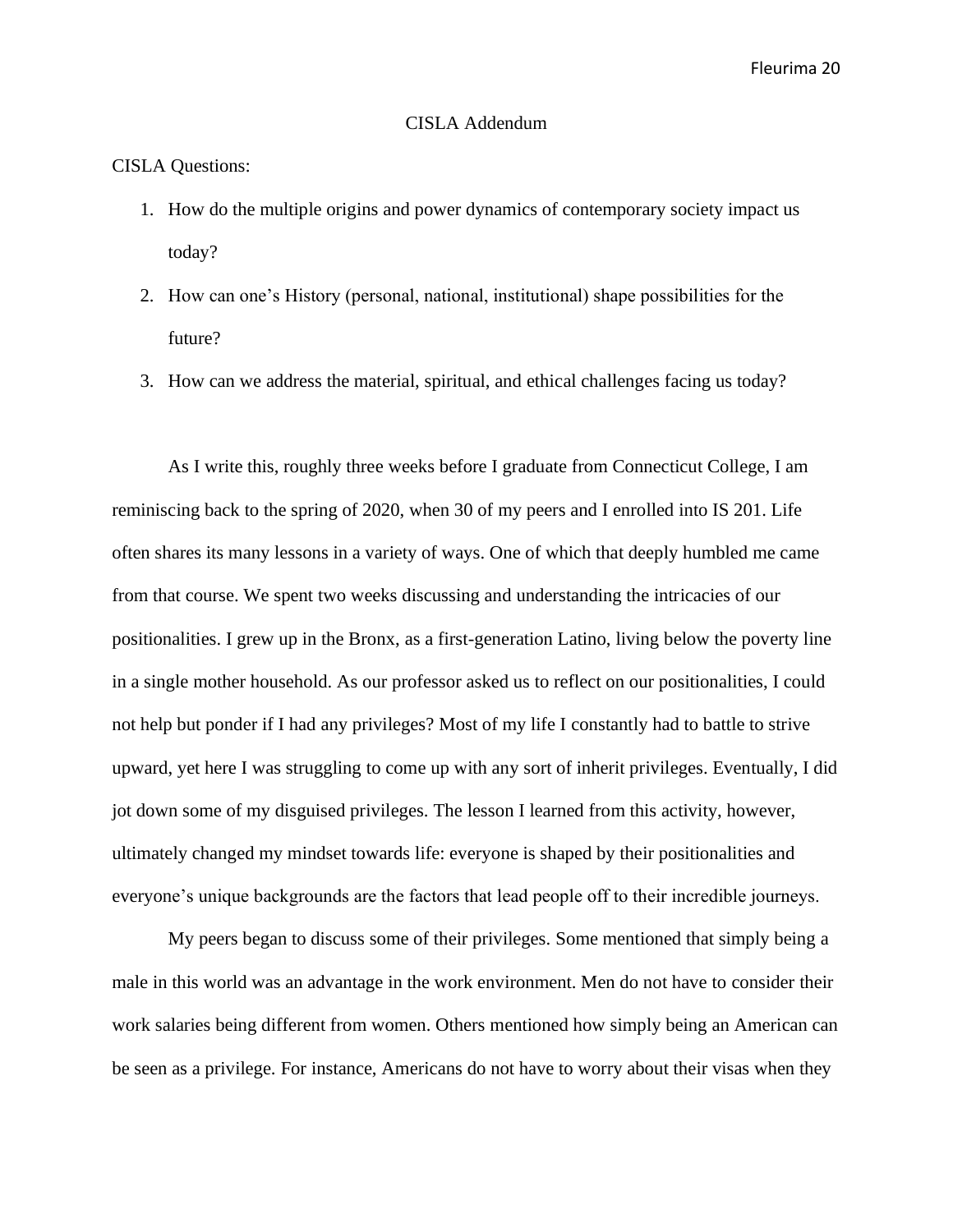apply for work opportunities within the states. As a sophomore, I originally questioned "how does this activity related to what we will do in CISLA," then I realized that soon, we will be off in our respective countries. Each country has their specific history, customs, and traditions that differ from ours. Therefore, it became clear we will have to deeply respect, appreciate, and understand the places we will travel to. In this reflection, I will address the following question: How can one's history (personal, national, institutional) shape possibilities for the future? I will discuss my personal, national, and institutional history and address how they have shaped my future.

### **Personal**

The more I reflect about one's history shaping your future, the more I ponder over my life journey and how it has affected me. I grew up in the Bronx, New York, in a single-mother household with two older brothers. I did not grow up with my father, nor did I have any relationship with him, however, that did not matter to my mother. My mom often tells me, "hijo, soy tú mama y tú papa en está casa," which means, son, I am both your mother and father in this household. Additionally, we did not grow up with much, we remained under the poverty line and lived in government assisted section 8 housing. Every day, I saw her get up at 6am to walk a few miles to work where she's a house attendant taking care of the elderly. She would always return home by 6pm and every day I was always fed. If you were to ask me then, I wouldn't have said that I was poor, in fact, I felt like any other ordinary kid in my neighborhood.

Judging by my personal experience, it is not unreasonable to assume my future could have been limited. Statistically, most low-income students from the Bronx do not get offers to attend boarding schools, NESCACs, nor receive full-time offers to prominent investment banks. It would be more reasonable to assume that I wouldn't receive a college education or more likely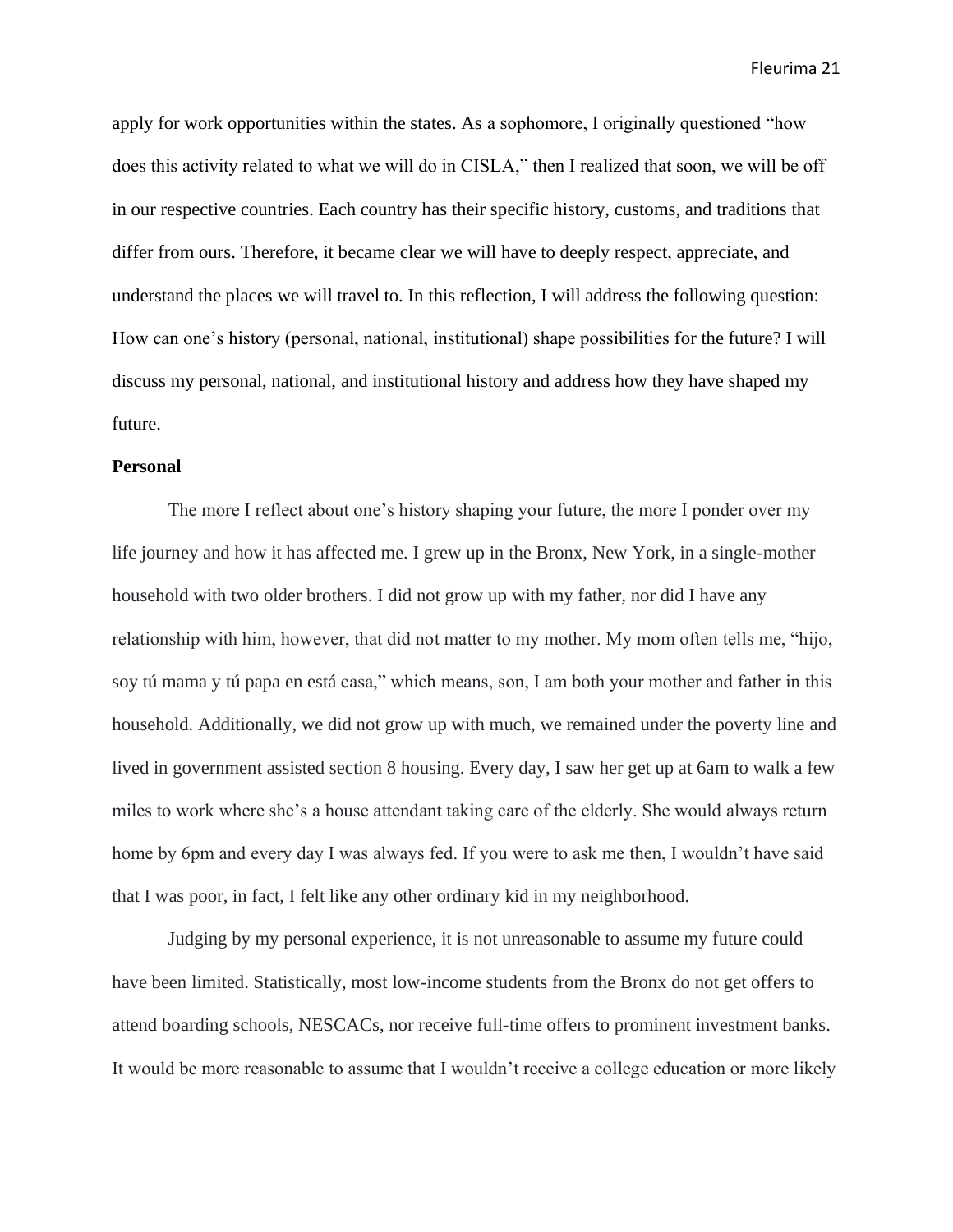end up hanging out with the wrong crowd. Thankfully, that was not the case for me, or a few of my closest friends in similar situations. If anything, I learned that one's personal experiences are what makes one's future opportunities possible. For instance, from a young age my mother instilled in me positive values such as hard-work, grit, and having a vision. If I grew up in different circumstances, perhaps, I would be more content in life and not be as motivated to go after new experiences.

# **National**

As a Dominican-American, it is important that I address my privileges. First, I have an American passport. I can travel to 180 countries for short term trips without a visa and travel abroad with relative ease. Part of what drew me into CISLA is the study abroad component. When I speak with my friends who are international students, they tell me how difficult it is for them to travel here or obtain visas. Most of them must find a job that will sponsor them if they would like to stay in this country after graduation. My next privilege is that I can apply for green cards for my relatives. Millions of people leave their homes that are filled with violence to venture to the United States knowing there's a possibility they might not be permitted in. What happens then for their futures? It is important for me to realize that if I ever decided to pursue international business for a career, my future's possibilities exist, whereas, for other people sometimes this is not the case.

One of the biggest privileges that America provides me is the opportunity to do whatever it is I desired. I live in a country where someone with my background can run for president. In a country such as Saudi Arabia for example, women are not even allowed to vote, let alone hold a public office. I live in a country where a good portion of the world's Black billionaires are Americans, and where our vice president is a female. The biggest take away from my time with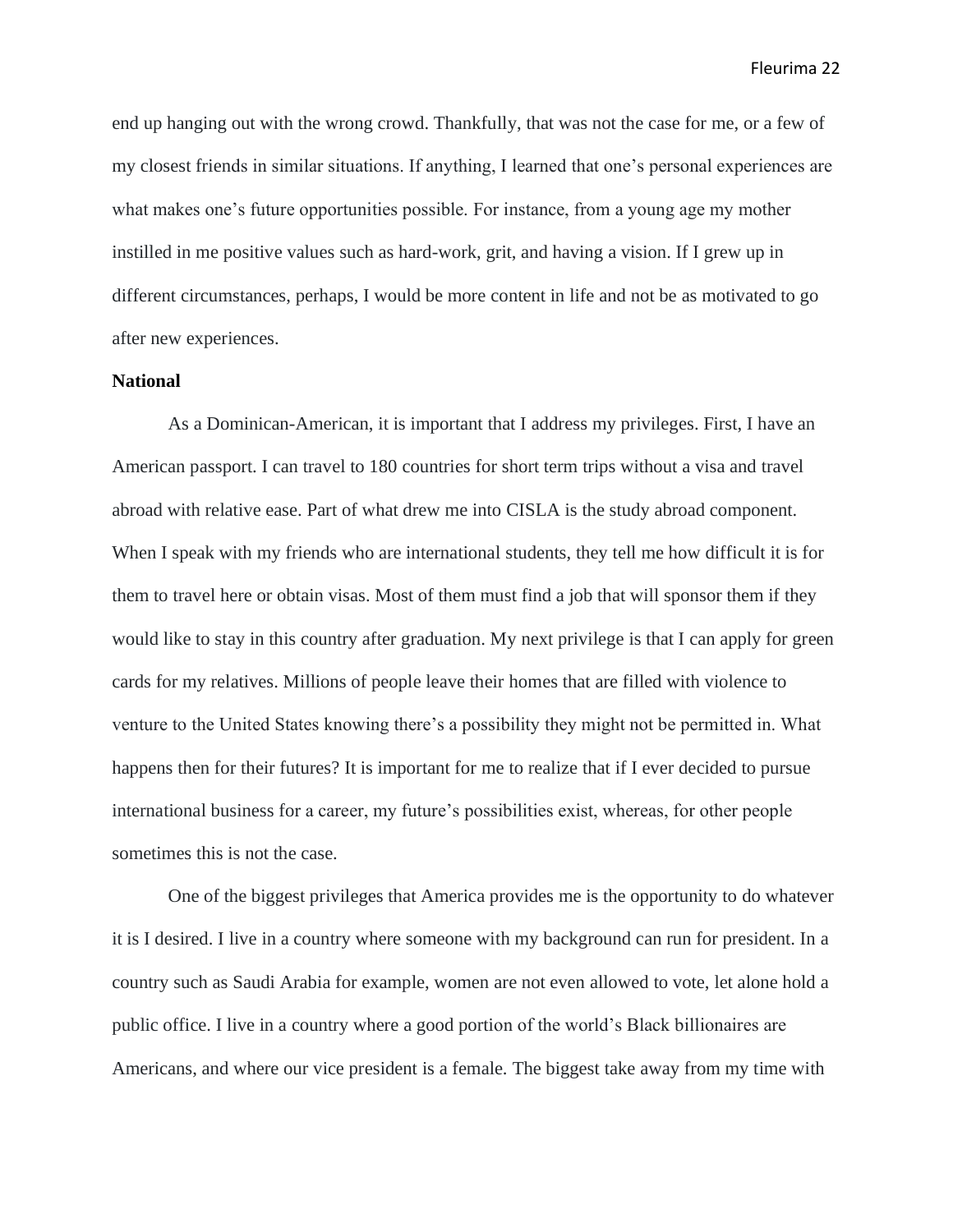CISLA is that I need to not only be aware of my current positionality in this world, but also recognize what it means for me in terms of my possibilities and how to be an effective contributor to society.

### **Institutional**

I will forever be grateful for the opportunities Connecticut College has given me. When I decided to transfer from SUNY Buffalo State to here, I valued Conn's holistic profile. A liberal arts education develops vital skills needed to be successful in life such as communication, critical thinking, problem solving, analytical, and being able to apply these tools in real life situations. I'm thankful that I did not attend a school where I would be limited to one trait. Moreover, I am simply grateful that Connecticut College has allowed me to be an independent learner, capable of trying new things and doing the best that I can.

My brother often tells me, "If you want to make God laugh, tell him your plans." If someone told me back in middle school where I would be in 10 years, I would have looked at you and laughed. That is to say, no one truly knows where life will ever take them. However, it is best to be adequately prepared so that you can jump on any and every opportunity that comes your way. That's what my liberal arts education has provided me. My institutional experience has opened a variety of doors for me that I am not sure would have been possible elsewhere.

One of the many doors I plan on exploring is postgraduate education, specifically, MBAs. One of the schools I plan to apply to mission's statements reads, "We educate leaders who make a difference in the world." I have always wanted to make an impact in the world through business and through my professors, peers, and advisors' help, I believe that I can. And what better way to start than to get more education to sharpen your tools.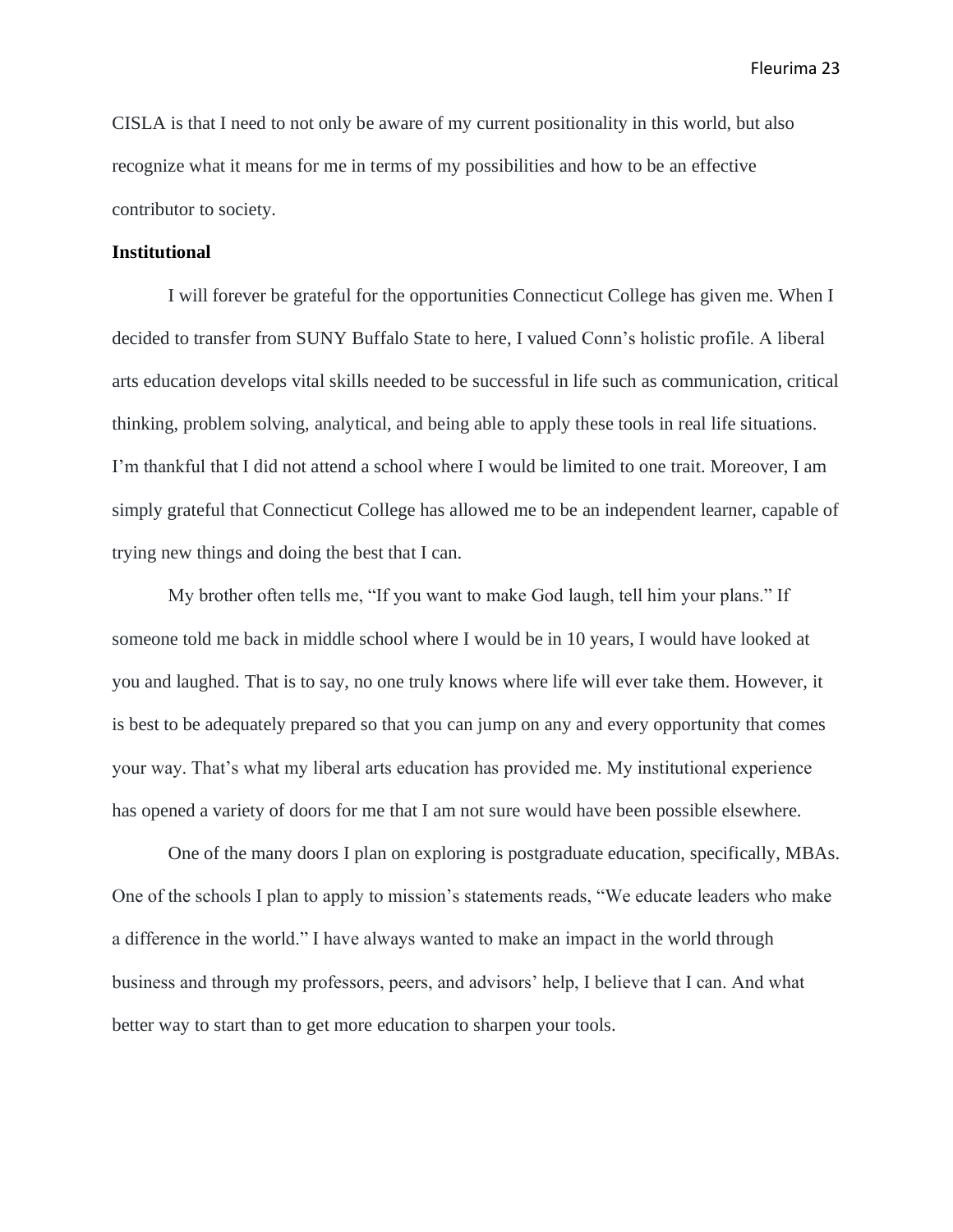The lessons I learned at school also serves as pillars in my ability to become a contributing member in my community. In anticipation for my CISLA abroad experience and internship in Spain I took several Spanish courses. I took a class my fall semester of 2020 that really resonated with me called SPA 334: "Undocumented Hispanic Immigrants". During this time, President Trump and Biden competed in a contentious presidential election. In this class, we watched several documentaries about ICE police officers raiding immigrants' homes. My classmates and I quickly understood our positionality as American citizens. We understood that those immigrants' families, simply wanted to have a better life. I can remember in one of the Netflix series, an Israelian father, whose visa expired, watched his mother died on her hospital bed, he watched as her eyes closed for the last time on facetime because he realized if he left the country, he risks not ever coming back in. As an American, I have the privilege of having more life opportunities. My possibilities are shaped by my American identity and for me they are vast. **Professional**

Understanding my positionality became a crucial component during my summer internship. This past summer, I interned at an investment bank, UBS, where I spent 10 weeks rotating across multiple divisions within the bank. Historically, Wall Street has been home to affluent white men. Over the years, different diversity candidates have entered the field, however, the overwhelming majority remains white men. Thankfully, my intern class this summer was very diverse in terms of ethnicities, genders, and sexual orientations. Investment banking overall is a relationship driven business. Fundamentally, banks on Wall Street all give essentially the same services and products. What separates each bank apart are its people. My unique background contributed value to my coworkers. For instance, my peers attended ivy league institutions such as Wharton and Harvard, while I at attend Connecticut College. Those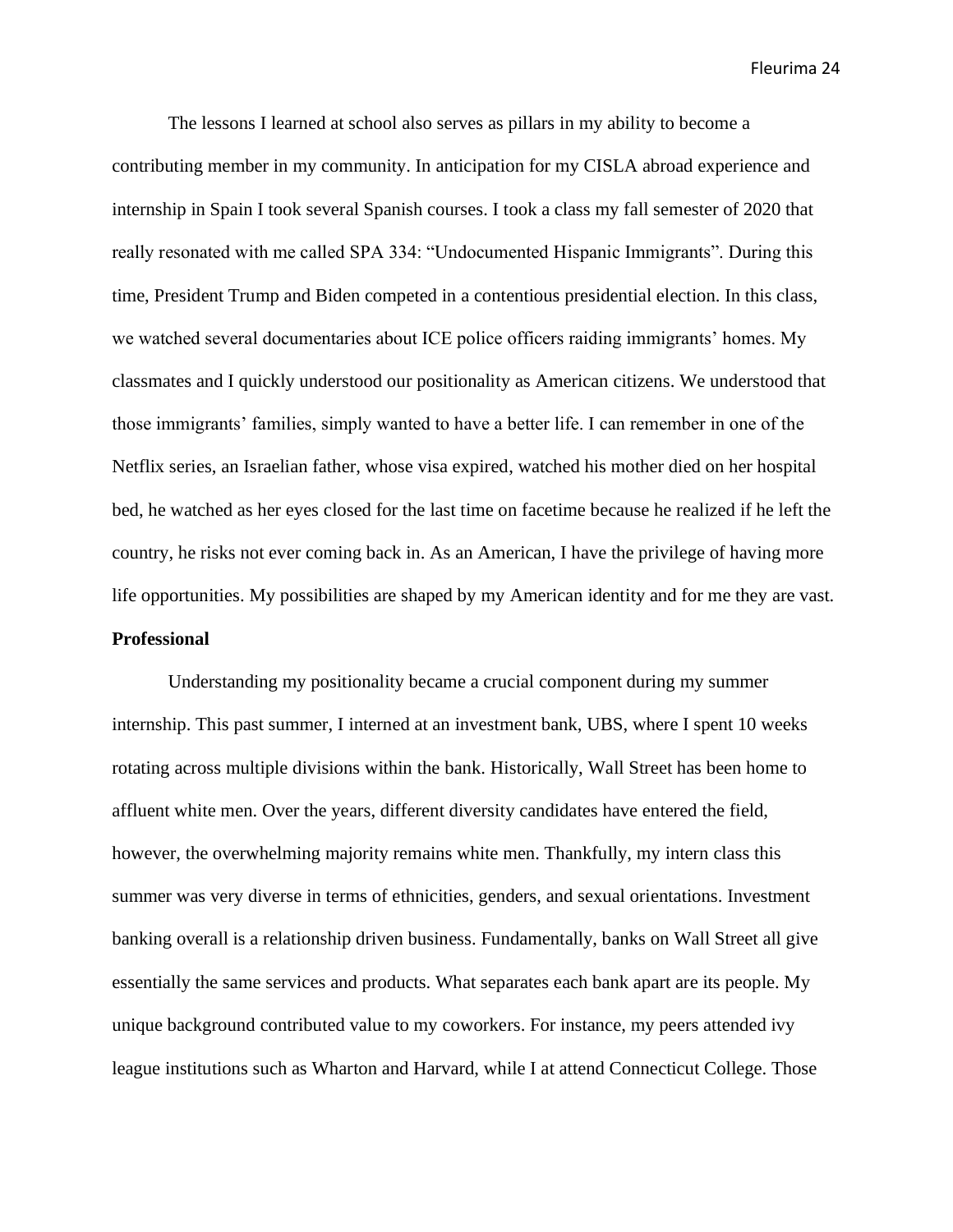schools are target schools since their curricula covers a lot of the components needed to succeed in finance. My college experience, specifically with CISLA, gave me the tools I needed to contribute meaningfully.

The tools CISLA gave me were becoming culturally sensitive, a politically informed, and being socially engaged leader in society. Our world is constantly evolving, and life can sometimes be a sink or swim atmosphere. Thus, for me, I chose the latter. One of the projects I had during my summer internship was to conduct a mock pitch to a hypothetical start-up. This hypothetical start-up hedge fund was comprised of my co-workers, a solid ten individuals will over 15 years of experience each. Now, I have givens hundreds of presentations before but this one felt different. It was different because, essentially, I was selling the bank's products to my co-workers who were all professional salesmen. I couldn't con my way out of this, and everything I said had to be on point and on target. All my critical thinking skills, analytical, and communication skills were really being put to the test here. Thankfully, I went back to the basics that CISLA taught me. I researched, planned, and detailed every possible thing I could present and gave a stellar final presentation.

# **Conclusion**

No one truly knows where their lives will take them, but this is not necessarily a bad thing. In fact, if there is anything that I have learn is that one's history can be a guiding blueprint of their future possibilities. For me, as a Bronx Native, Dominican-American, and Connecticut College CISLA scholar has led me to where I am today and where I will go in the future. I would urge you to reflect on your past experiences and how have they shaped you today. Where do you envision yourself five years from now and have your past journeys helped prepare you for that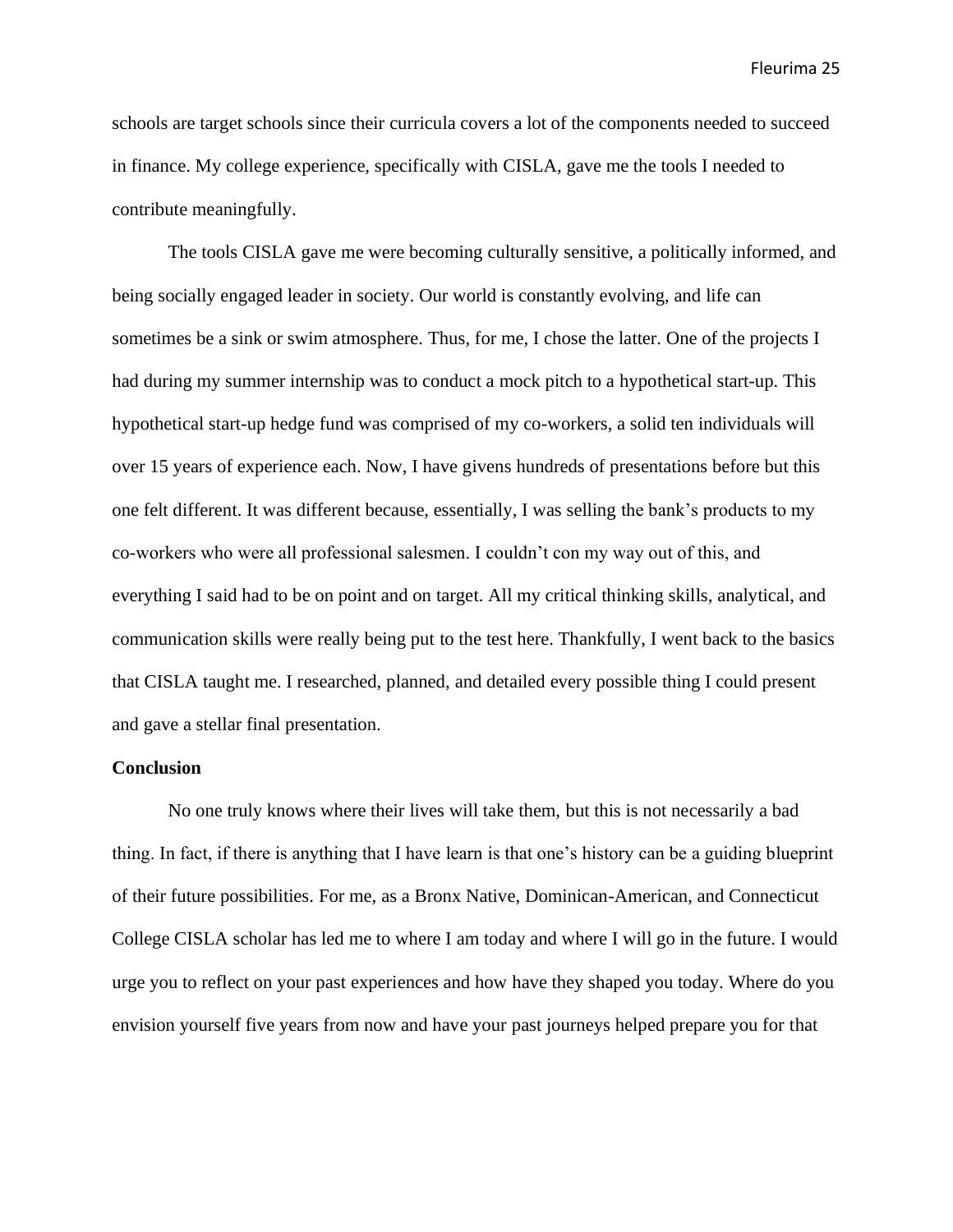potentially journey? Though, it is important to recognize one's positionality, as it can be an obstacle towards that path, don't let it discourage you from exploring new things.

As I reflect on my life's journey, I now realized that every decision I have made has undoubtably led me to where I am at. The discussion my 30 classmates and I shared in early spring of 2020, shaped my perspective on what it means to be an informed leader. It made me realize that everyone's positionality is unique to them and it acts as our distinct DNA building blocks that has shaped our respective paths. Moving forward, I plan on continuing this incredible journey and exploring what else is out there for me. I hope to remain a learner, and I know that where I will go is a tribute to where I have been, and I am beyond exciting to see what is in store for me.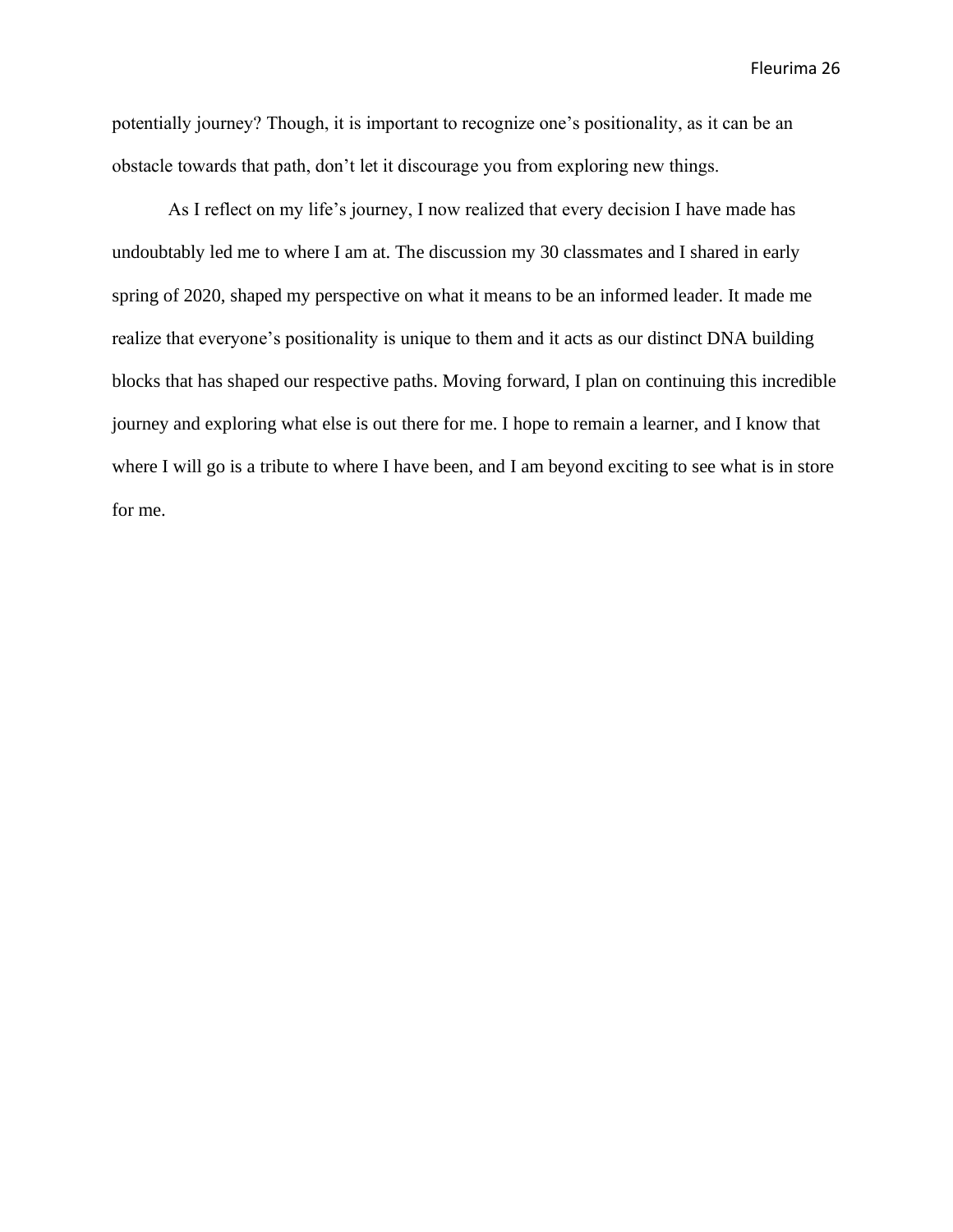#### Bibliography

- Aguado, Jesús, and Emma Pinedo. "Spain's GDP to Be Hit by Inflation, Bottlenecks in Q4, Early 2022, De Cos Says." *Reuters*, Thomson Reuters, 30 Nov. 2021, www.reuters.com/article/spaineconomy-cenbank/spains-gdp-to-be-hit-by-inflation-bottlenecks-in-q4-early-2022-de-cos-saysidUSKBN2IF1R9.
- Alexander, Alexander. "U.S. Falls Short of Biden's July 4 COVID-19 Vaccine Goal." *CBS News*, CBS Interactive, 6 July 2021, www.cbsnews.com/news/biden-covid-19-vaccine-goal-missed/.
- Analyst, Miguel Otero-IglesiasSenior, et al. "The Spanish Financial Crisis: Lessons for the European Banking Union." *Bruegel*, www.bruegel.org/events/the-spanish-financial-crisis-lessons-for-theeuropean-banking-union/.
- authors, All, et al. "The Impact of Covid-19 on Stock Markets." *Taylor & Francis*, www.tandfonline.com/doi/full/10.1080/20954816.2020.1757570.
- Baker, Scott R., et al. "The Unprecedented Stock Market Impact of COVID-19." *NBER*, 6 Apr. 2020, www.nber.org/papers/w26945.
- Brown, Sean, et al. "In Conversation: The Impact of Covid-19 on Capital Markets." *McKinsey & Company*, McKinsey & Company, 22 Aug. 2021, www.mckinsey.com/businessfunctions/strategy-and-corporate-finance/our-insights/in-conversation-the-impact-of-covid-19 on-capital-markets.

Burton, Maureen, et al. *An Introduction to Financial Markets and Institutions*. Routledge, 2015.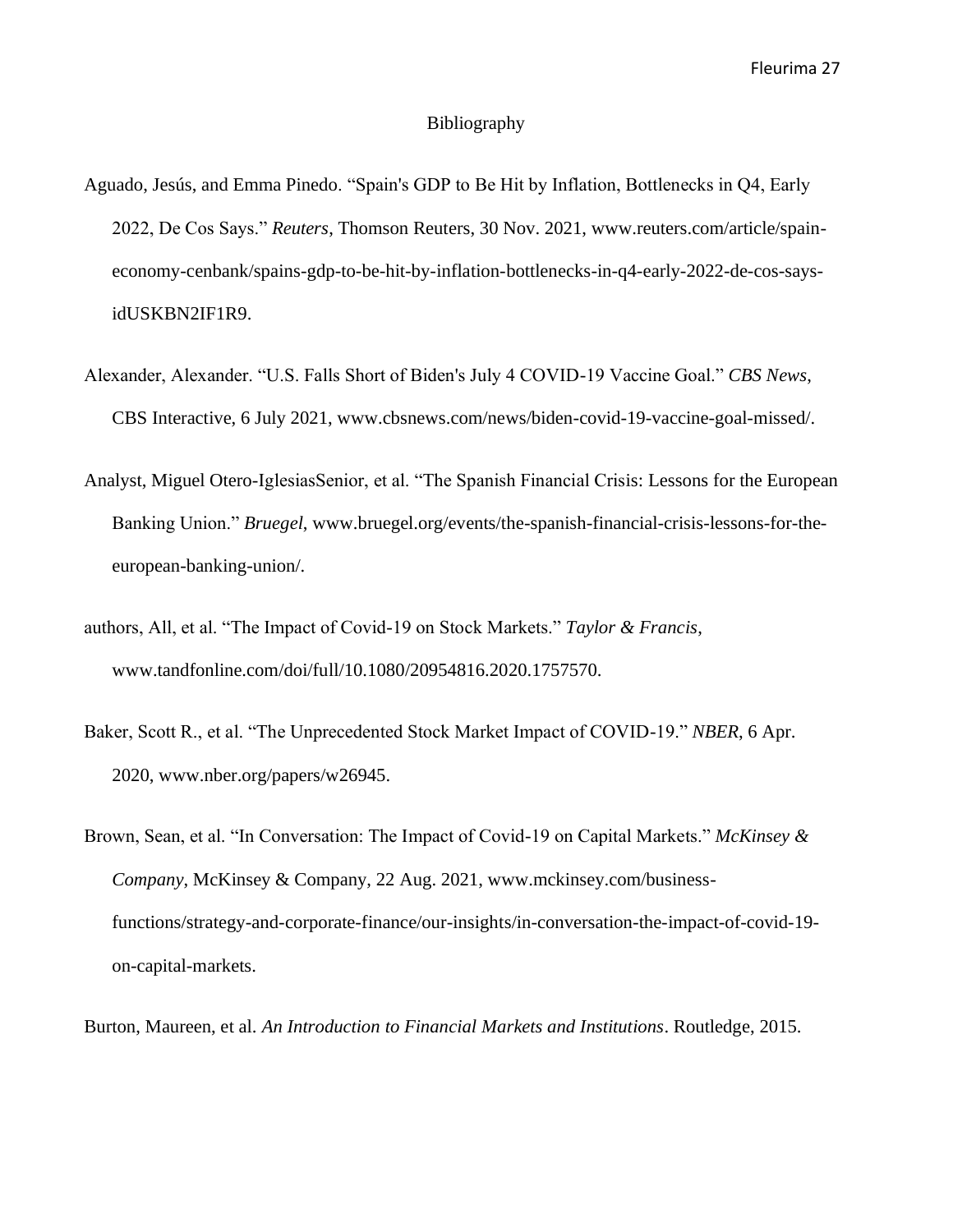Carreño, Belén. "Spain Faces Unusual Problem: How to Spend Billions in Crisis Funds." *Reuters*, Thomson Reuters, 21 Sept. 2020, www.reuters.com/article/spain-economy-recovery/spain-facesunusual-problem-how-to-spend-billions-in-crisis-funds-idUSKCN26C0N1.

"Compare Countries." *TheGlobalEconomy.com*, www.theglobaleconomy.com/compare-countries/.

- Darvas, Zsolt, and Simone Tagliapietra. "Setting Europe's Economic Recovery in Motion: A First Look at National Plans." *Bruegel*, www.bruegel.org/2021/04/setting-europes-economicrecovery-in-motion-a-first-look-at-national-plans/.
- DiLallo, Matthew. "Biggest Stock Market Crashes in History." *The Motley Fool*, The Motley Fool, 17 Dec. 2021, www.fool.com/investing/stock-market/basics/crashes/.
- Elliot Smith, Holly Ellyatt. "European Stocks Close 4% Higher as Global Markets Rally on Vaccine News." *CNBC*, CNBC, 9 Nov. 2020, www.cnbc.com/2020/11/09/european-stock-futuremarkets-react-to-biden-win.html.
- Erprose. "Here Is How S&P 500 Trades after a Presidential Election, According to Market History." *CNBC*, CNBC, 4 Nov. 2020, www.cnbc.com/2020/11/04/how-market-trades-after-apresidential-election-according-to-history.html.
- Fernando, Jason. "Equity Definition." *Investopedia*, Investopedia, 7 Dec. 2021, www.investopedia.com/terms/e/equity.asp.
- Fernando, Jason. "What Is a Bond?" *Investopedia*, Investopedia, 7 Dec. 2021, www.investopedia.com/terms/b/bond.asp.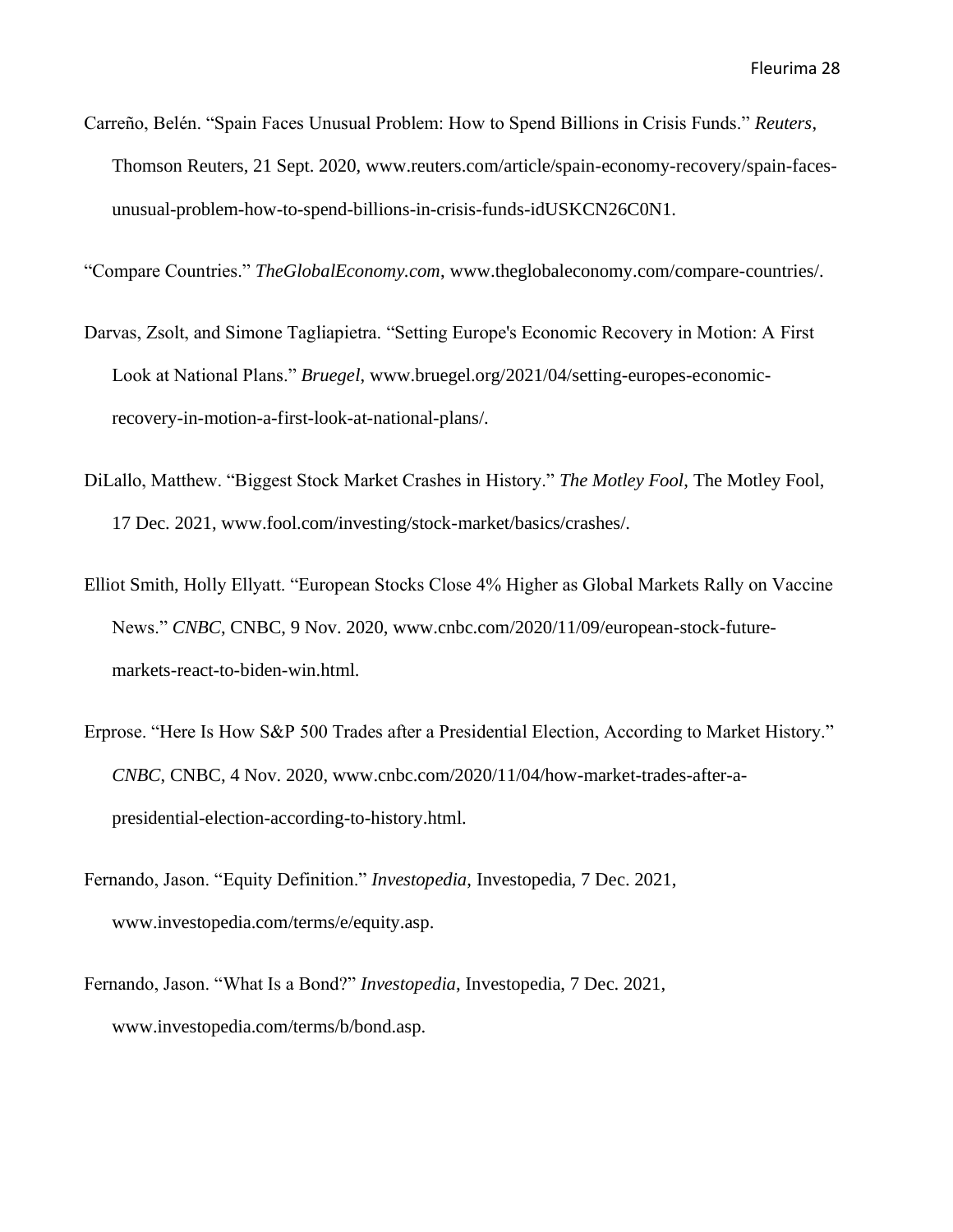- Fernando, Jason. "What Is Inflation?" *Investopedia*, Investopedia, 18 Dec. 2021, www.investopedia.com/terms/i/inflation.asp.
- "The Fiscal Response to the Economic Fallout from the Coronavirus." *Bruegel*, www.bruegel.org/publications/datasets/covid-national-dataset/#spain.
- "The Fiscal Response to the Economic Fallout from the Coronavirus." *Bruegel*, www.bruegel.org/publications/datasets/covid-national-dataset/#spain.
- Henríquez, Josefa, et al. "The First Months of the COVID-19 Pandemic in Spain." *Health Policy and Technology*, Fellowship of Postgraduate Medicine. Published by Elsevier Ltd., Dec. 2020, www.ncbi.nlm.nih.gov/pmc/articles/PMC7451011/.
- Lynch, David J. "Stocks Drive Higher, Brushing aside Worries about U.S. Stability." *The Washington Post*, WP Company, 14 Jan. 2021, www.washingtonpost.com/business/2021/01/14/stocks-capitol-riot/.
- Oriol Güell, Isabel Valdés. "Omicron Variant Spreads across Spain: In Madrid, It Already Accounts for 30% of Diagnosed Cases." *EL PAÍS English Edition*, 17 Dec. 2021, english.elpais.com/society/2021-12-17/omicron-variant-spreads-across-spain-in-madrid-italready-accounts-for-30-of-diagnosed-cases.html.
- Robertson, Nic. "What Joe Biden's Win Means for the World." *CNN*, Cable News Network, 9 Nov. 2020, www.cnn.com/2020/11/08/politics/us-election-biden-wins-world-analysis-intl/index.html.
- Royal, James F. "What Is the Average Stock Market Return?" *NerdWallet*, www.nerdwallet.com/article/investing/average-stock-market-return.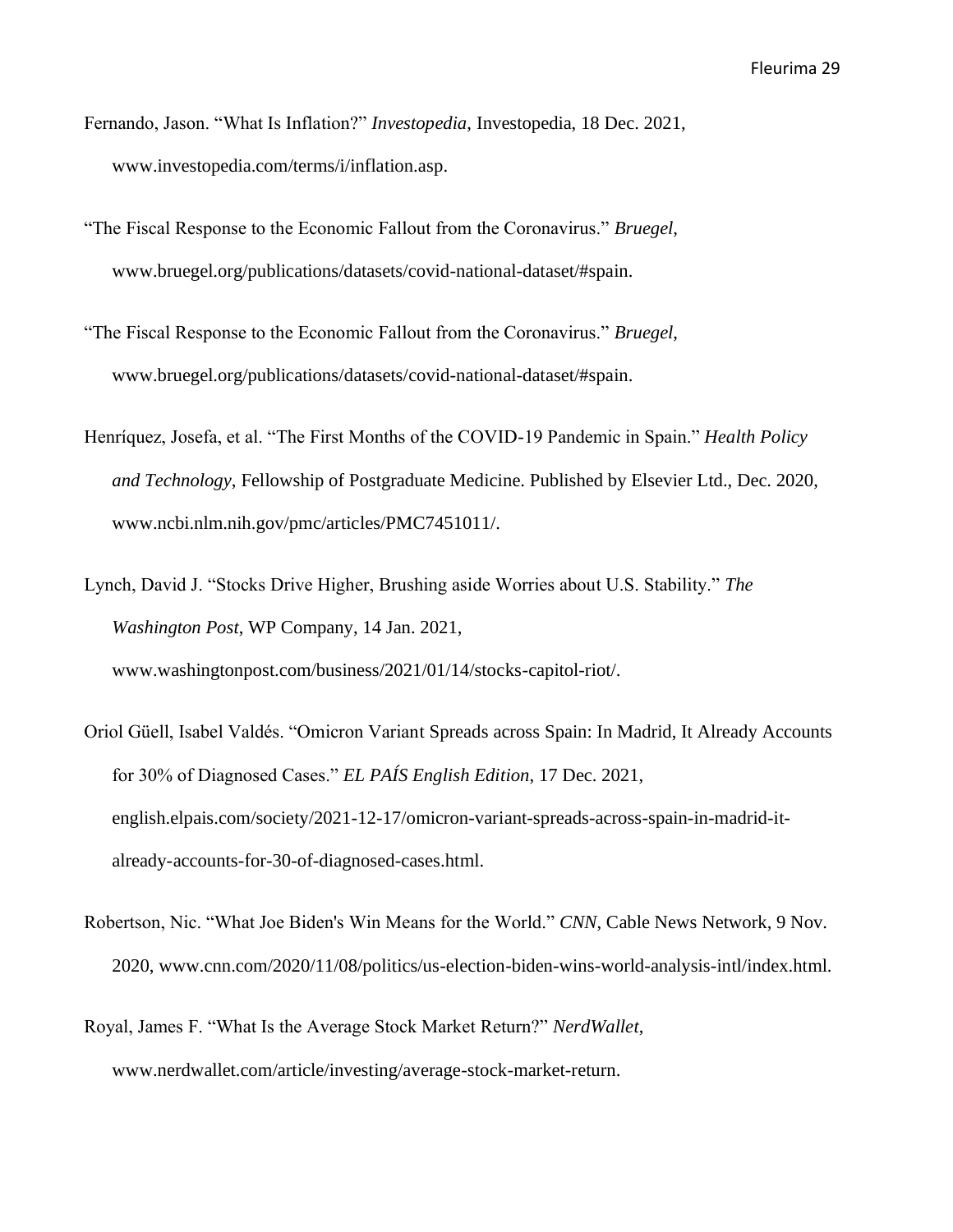- Schwartz, Robert A., et al. *The Quality of Our Financial Markets Taking Stock of Where We Stand*. Springer New York, 2013.
- Shehzad, Khurram, et al. "Investigating the Psychology of Financial Markets during COVID-19 ERA: A Case Study of the Us and European Markets." *Frontiers*, Frontiers, 1 Jan. 1AD, www.frontiersin.org/articles/10.3389/fpsyg.2020.01924/full?utm\_source=researcher\_app&utm\_ medium=referral&utm\_campaign=RESR\_MRKT\_Researcher\_inbound.
- Soros, George. *The New Paradigm for Financial Markets: The Credit Crisis of 2008 and What It Means*. PublicAffairs, 2009.
- "Spain Unemployment RATE2021 DATA: 2022 Forecast: 1976-2020 Historical: Calendar." *Spain Unemployment Rate | 2021 Data | 2022 Forecast | 1976-2020 Historical | Calendar*, tradingeconomics.com/spain/unemployment-rate.

"Spain." *Worldometer*, www.worldometers.info/coronavirus/country/spain/.

- Team, The Investopedia. "What Are Short-Term Investment Options?" *Investopedia*, Investopedia, 9 June 2021, www.investopedia.com/ask/answers/what-are-short-term-investment-options/.
- Team, The Investopedia. "What Is the Unemployment Rate?" *Investopedia*, Investopedia, 10 Dec. 2021, www.investopedia.com/terms/u/unemploymentrate.asp.
- Team, The Investopedia. "What Short Interest Tells Us." *Investopedia*, Investopedia, 21 Sept. 2021, www.investopedia.com/articles/01/082201.asp.
- Ulloa, Camilo. "Spain: Inflation: Data Confirms Perceptions." *BBVA Research*, 22 Feb. 2021, www.bbvaresearch.com/en/publicaciones/spain-inflation-data-confirms-perceptions/.